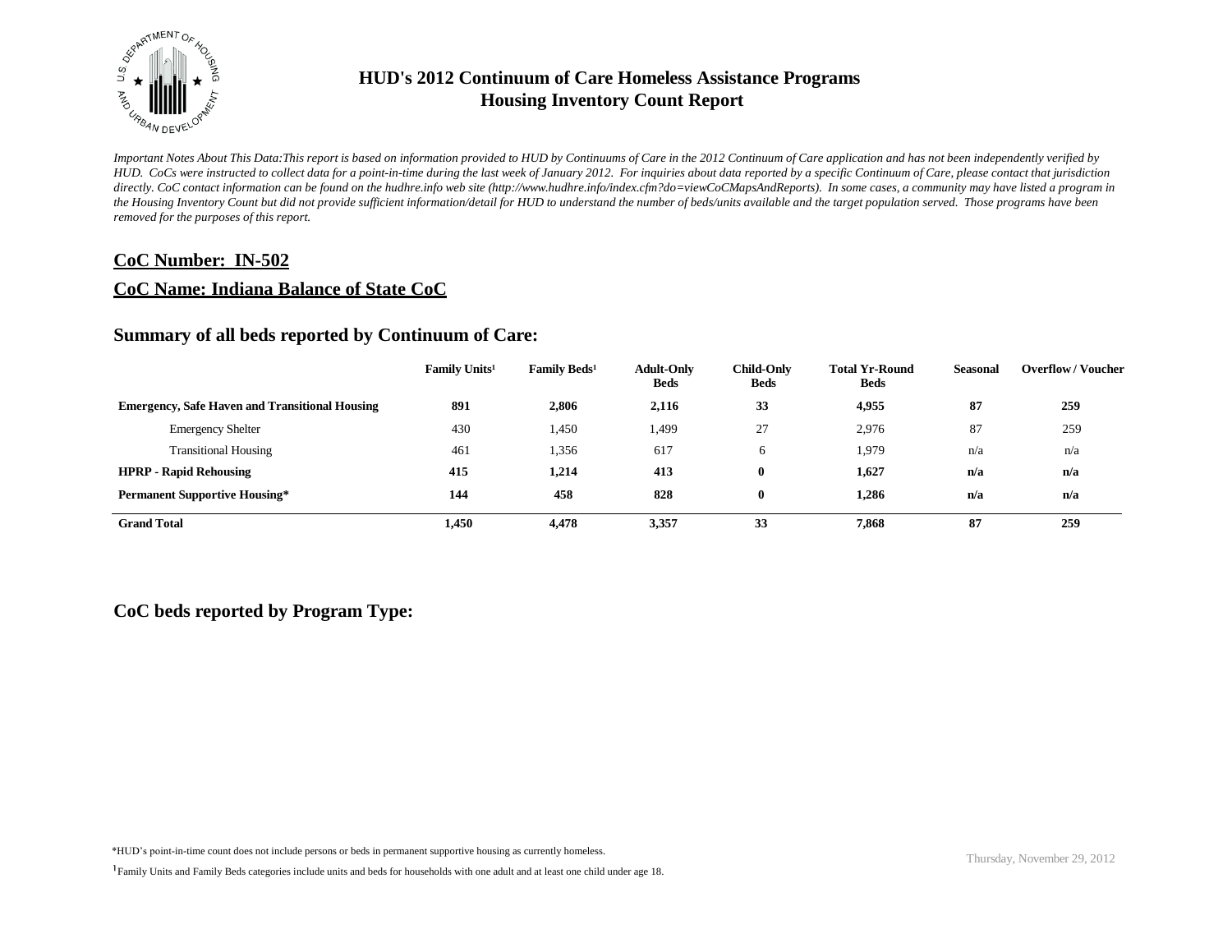

*Important Notes About This Data:This report is based on information provided to HUD by Continuums of Care in the 2012 Continuum of Care application and has not been independently verified by HUD. CoCs were instructed to collect data for a point-in-time during the last week of January 2012. For inquiries about data reported by a specific Continuum of Care, please contact that jurisdiction*  directly. CoC contact information can be found on the hudhre.info web site (http://www.hudhre.info/index.cfm?do=viewCoCMapsAndReports). In some cases, a community may have listed a program in *the Housing Inventory Count but did not provide sufficient information/detail for HUD to understand the number of beds/units available and the target population served. Those programs have been removed for the purposes of this report.*

### **Emergency Shelter for Families<sup>1</sup>**

| <b>Provider Name</b>                        | <b>Facility Name</b>               | Family<br>Units <sup>1</sup> | Family<br>$\text{Beds}^1$ | <b>Adult-Only</b><br><b>Beds</b> | <b>Child-Only</b><br><b>Beds</b> | <b>Total Beds</b> | <b>Seasonal</b> | <b>Overflow/Voucher</b> |
|---------------------------------------------|------------------------------------|------------------------------|---------------------------|----------------------------------|----------------------------------|-------------------|-----------------|-------------------------|
| <b>Albion Fellows Bacon Center</b>          | <b>Albion Fellows Bacon Center</b> | 8                            | 34                        | $\overline{0}$                   | $\mathbf{0}$                     | 34                | $\overline{0}$  | 30                      |
| Alternatives Inc.                           | Alternatives Inc.                  | 12                           | 48                        | $\overline{0}$                   | $\Omega$                         | 48                | $\Omega$        | 0                       |
| Anchor House Inc.                           | <b>Residential Program</b>         | $\overline{4}$               | 16                        | $\Omega$                         | $\Omega$                         | 16                | $\Omega$        | $\Omega$                |
| <b>Bloomington Township Trustee</b>         | <b>Rosies Place</b>                |                              | 3                         | $\Omega$                         | $\Omega$                         | 3                 | $\Omega$        |                         |
| CAM Inc                                     | <b>CAM Family Hope Center</b>      | 3                            | 6                         | $\Omega$                         | $\Omega$                         | 6                 | $\Omega$        | 0                       |
| Caring Place                                | Caring Place                       | 6                            | 24                        | $\Omega$                         | $\Omega$                         | 24                | $\Omega$        | ∩                       |
| Christian Ministries of Delaware County     | Hope House                         | $\boldsymbol{\varDelta}$     | 12                        | 0                                | $\Omega$                         | 12                | $\Omega$        | 0                       |
| Christian Ministries of Delaware County     | <b>Family Shelter</b>              | 6                            | 18                        | 0                                | $\Omega$                         | 18                | $\Omega$        | ∩                       |
| Citizens Concerned for the Homeless         | <b>Sand Castle Shelter</b>         | 6                            | 18                        | $\Omega$                         | $\Omega$                         | 18                | $\Omega$        |                         |
| Community Service Center of Morgan Co       | Wellspring                         | 9                            | 27                        | $\overline{0}$                   | $\Omega$                         | 27                | $\overline{0}$  | ∩                       |
| Council on Domestic Abuse Inc. (CODA)       | <b>CODA</b>                        |                              | 15                        | $\Omega$                         | $\Omega$                         | 15                | $\Omega$        | 0                       |
| <b>Desert Rose Foundation</b>               | <b>Desert Place ES</b>             | 10                           | 40                        | $\overline{0}$                   | $\Omega$                         | 40                | $\overline{0}$  | ∩                       |
| <b>Family Service Society</b>               | Hands of Hope - Non DV             |                              | 4                         |                                  | $\Omega$                         | 5                 | $\overline{0}$  | $\Omega$                |
| Family Services of Delaware Co.             | A Better Way                       | 6                            | 24                        | $\Omega$                         | $\Omega$                         | 24                | $\Omega$        |                         |
| Family Services of Elkhart (IFIT)           | Elkhart County Women's Shelt       | 9                            | 32                        | $\overline{0}$                   | $\Omega$                         | 32                | $\overline{0}$  | ∩                       |
| Gary Commission for Women                   | Rainbow ES DV                      | 6                            | 18                        | $\overline{0}$                   | $\Omega$                         | 18                | $\overline{0}$  |                         |
| Goshen Interfaith Hospitality Network       | Goshen Interfaith Hospitality      | 5                            | 14                        | $\overline{0}$                   | $\Omega$                         | 14                | $\Omega$        | ∩                       |
| <b>Greater Hammond Community Srvs</b>       | <b>CAPES House</b>                 | 8                            | 16                        | $\overline{0}$                   | $\mathbf{0}$                     | 16                | $\overline{0}$  |                         |
| <b>Hoosier Hills</b>                        | Prisoner and Community Toge        | 5                            | 12                        | $\overline{0}$                   | $\Omega$                         | 12                | $\Omega$        | $\Omega$                |
| Human Services Inc.                         | <b>Horizon House</b>               | $\overline{4}$               | 13                        | $\overline{0}$                   | $\Omega$                         | 13                | $\overline{0}$  |                         |
| Innermission Inc.                           | H3 Claude St. Shelter              | 3                            | 12                        | $\overline{0}$                   | $\Omega$                         | 12                | $\Omega$        |                         |
| Interfaith Hospitality Network of Lafayette | Family Promise of Greater Laf      | 3                            | 9                         | $\Omega$                         | $\Omega$                         | 9                 | $\Omega$        |                         |
| <b>Marshall County Housing Authority</b>    | <b>Hemminger House</b>             | 6                            | 18                        | 0                                | $\Omega$                         | 18                | $\Omega$        | $\Omega$                |

\*HUD's point-in-time count does not include persons or beds in permanent supportive housing as currently homeless.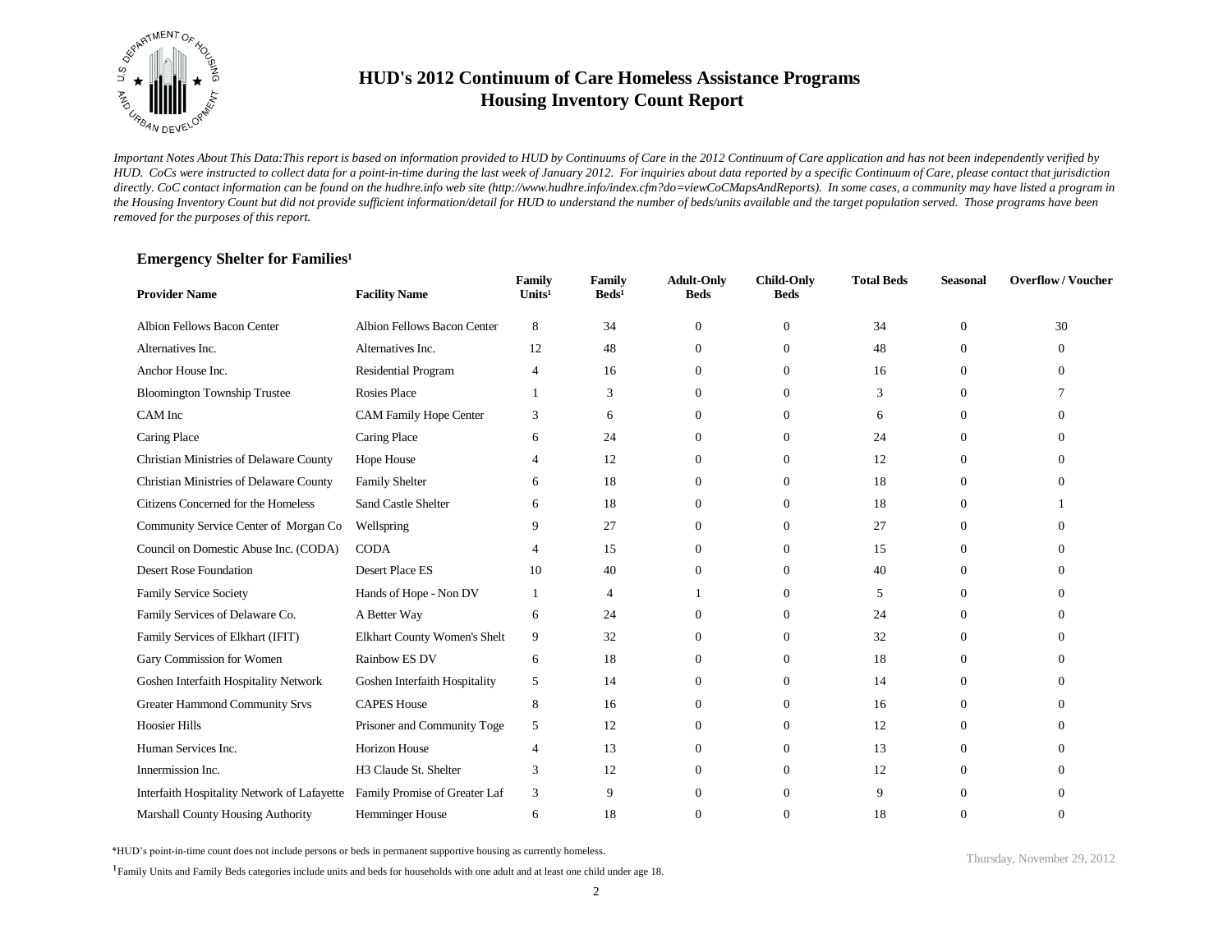

*Important Notes About This Data:This report is based on information provided to HUD by Continuums of Care in the 2012 Continuum of Care application and has not been independently verified by HUD. CoCs were instructed to collect data for a point-in-time during the last week of January 2012. For inquiries about data reported by a specific Continuum of Care, please contact that jurisdiction*  directly. CoC contact information can be found on the hudhre.info web site (http://www.hudhre.info/index.cfm?do=viewCoCMapsAndReports). In some cases, a community may have listed a program in *the Housing Inventory Count but did not provide sufficient information/detail for HUD to understand the number of beds/units available and the target population served. Those programs have been removed for the purposes of this report.*

| <b>Provider Name</b>             | <b>Facility Name</b>          | Family<br>Units <sup>1</sup> | Family<br>$\text{Beds}^1$ | <b>Adult-Only</b><br><b>Beds</b> | <b>Child-Only</b><br><b>Beds</b> | <b>Total Beds</b> | Seasonal       | <b>Overflow/Voucher</b> |
|----------------------------------|-------------------------------|------------------------------|---------------------------|----------------------------------|----------------------------------|-------------------|----------------|-------------------------|
| Mt. Vernon Homeless Shelter Inc. | Mt. Vernon Homeless Shelter I | 3                            | 10                        | $\Omega$                         | $\overline{0}$                   | 10                | $\Omega$       | $\theta$                |
| New Hope Family Shelter          | New Hope Family Shelter       | 3                            |                           | 0                                | $\overline{0}$                   |                   | $\theta$       |                         |
| Pigeon Trustee Office            | Dorathea M. MacGregor Fami    | 4                            | 12                        | $\theta$                         | $\overline{0}$                   | 12                | $\overline{0}$ | $\theta$                |
| Safe Passage                     | Safe Passage                  | 5                            | 20                        | $\Omega$                         | $\overline{0}$                   | 20                | $\theta$       | $\theta$                |
| Salvation Army Lafayette         | <b>SAFES</b>                  | 3                            | 18                        | $\Omega$                         | $\overline{0}$                   | 18                | $\theta$       | $\theta$                |
| St. Jude House                   | Safe Haven                    | 8                            | 30                        | $\overline{0}$                   | $\overline{0}$                   | 30                | $\overline{0}$ | $\theta$                |
| <b>Wayside Mission</b>           | <b>Wayside Mission</b>        | 3                            | 12                        | $\Omega$                         |                                  | 12                | $\Omega$       | ◠                       |
| <b>Total</b>                     |                               | 158                          | 542                       |                                  | $\mathbf{0}$                     | 543               | 0              | 42                      |

### **Emergency Shelter for Families<sup>1</sup>**

<sup>&</sup>lt;sup>1</sup>Family Units and Family Beds categories include units and beds for households with one adult and at least one child under age 18.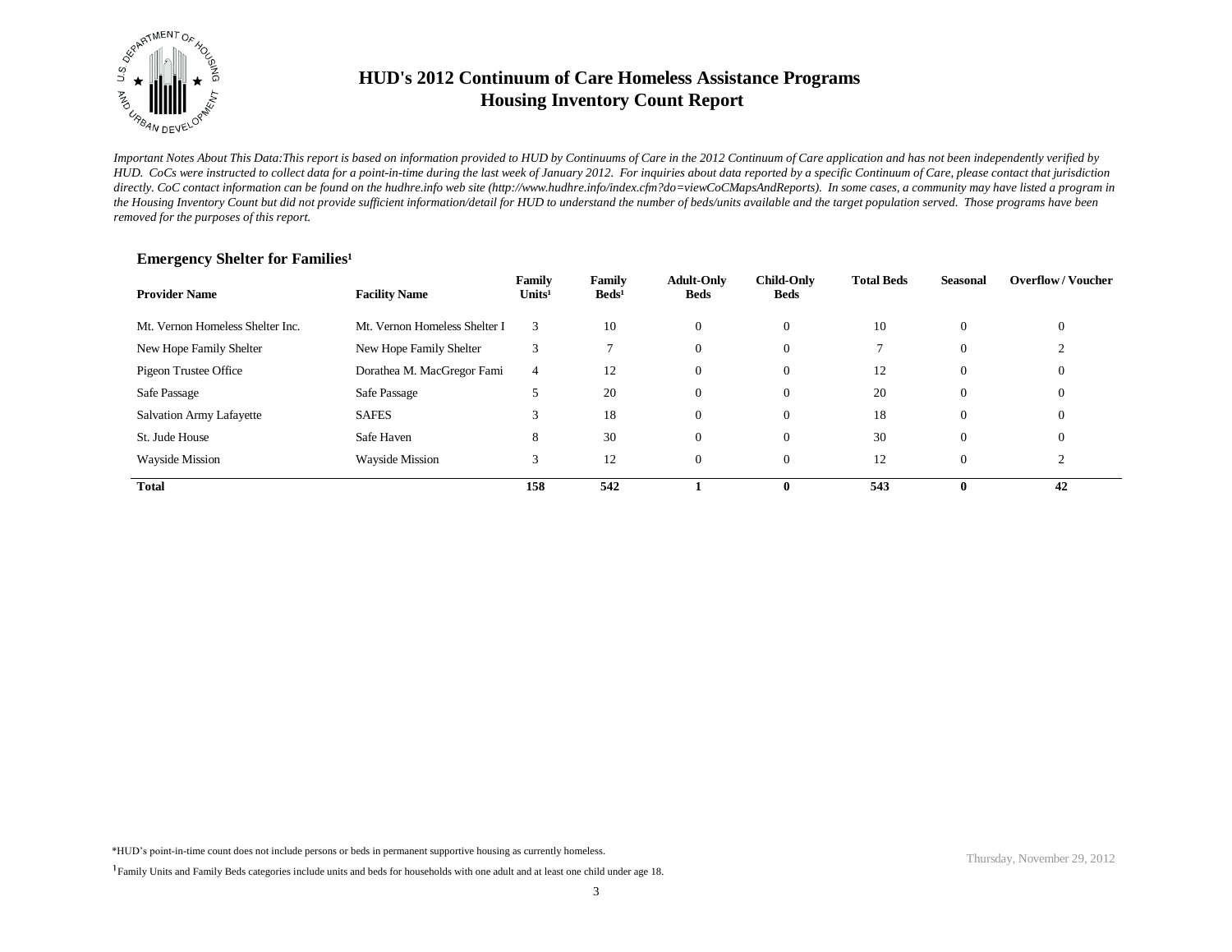

*Important Notes About This Data:This report is based on information provided to HUD by Continuums of Care in the 2012 Continuum of Care application and has not been independently verified by HUD. CoCs were instructed to collect data for a point-in-time during the last week of January 2012. For inquiries about data reported by a specific Continuum of Care, please contact that jurisdiction*  directly. CoC contact information can be found on the hudhre.info web site (http://www.hudhre.info/index.cfm?do=viewCoCMapsAndReports). In some cases, a community may have listed a program in *the Housing Inventory Count but did not provide sufficient information/detail for HUD to understand the number of beds/units available and the target population served. Those programs have been removed for the purposes of this report.*

### **Emergency Shelter for Mixed Populations**

| <b>Provider Name</b>                 | <b>Facility Name</b>           | Family<br>Units <sup>1</sup> | Family<br>$\text{Beds}^1$ | <b>Adult-Only</b><br><b>Beds</b> | <b>Child-Only</b><br><b>Beds</b> | <b>Total Beds</b> | <b>Seasonal</b> | <b>Overflow/Voucher</b> |
|--------------------------------------|--------------------------------|------------------------------|---------------------------|----------------------------------|----------------------------------|-------------------|-----------------|-------------------------|
| Adams Wells Crisis Center            | <b>Emergency Shelter</b>       | 2                            | 8                         | 6                                | $\overline{0}$                   | 14                | $\Omega$        | $\theta$                |
| Calumet Township Trustee Office      | Multi Purpose Center           | 6                            | 18                        | 3                                | $\Omega$                         | 21                | $\Omega$        | $\Omega$                |
| Columbus Regional Hospital           | <b>Turning Point</b>           |                              | 21                        | 3                                | $\Omega$                         | 24                | $\Omega$        | $\Omega$                |
| <b>Crisis Connection</b>             | Crisis Connection              | 3                            | 8                         |                                  | $\Omega$                         | 9                 | $\Omega$        | $\Omega$                |
| <b>Family Service Society</b>        | Hands of Hope DV               | 3                            | 9                         | 3                                | $\overline{0}$                   | 12                | $\Omega$        | $\Omega$                |
| Fellowship Mission                   | Fellowship Mission ES          | 2                            | $\overline{4}$            | 29                               | $\overline{0}$                   | 33                | $\Omega$        | $\Omega$                |
| Kokomo Rescue Mission                | Open Arms Women's Shelter      | 13                           | 50                        | 12                               | $\theta$                         | 62                | $\Omega$        | $\Omega$                |
| Light House Mission Inc. Terre Haute | <b>Conners Center</b>          | 15                           | 45                        | 30                               | $\theta$                         | 75                | $\Omega$        | $\Omega$                |
| Middle Way House Inc.                | Middle Way House Emergenc      | 6                            | 16                        | 6                                | $\theta$                         | 22                | $\Omega$        | $\Omega$                |
| Missionaries of Charity Shelter      | Sojourner Truth House Missio   | $\overline{4}$               | 16                        | 8                                | $\mathbf{0}$                     | 24                | $\Omega$        | $\Omega$                |
| NC Indiana Rural Crisis Center       | NC Indiana Rural Crisis Cente  | 5                            | 13                        | 6                                | $\theta$                         | 19                | $\Omega$        | $\Omega$                |
| Noble House                          | Noble House                    | 8                            | 28                        | 9                                | $\theta$                         | 37                | $\Omega$        | $\Omega$                |
| Project Help/Caring Center           | The Caring Center Emergency    |                              | $\mathfrak{2}$            | $\Omega$                         | $\theta$                         | 2                 | $\Omega$        | $\Omega$                |
| St. Elizabeth Catholic Charities     | St. Elizabeth Regional Materni | $\tau$                       | 14                        | 8                                | $\mathbf{0}$                     | 22                | $\Omega$        | $\Omega$                |
| YWCA of Fort Wayne                   | Women's Shelter                | 6                            | 40                        | 5                                | $\overline{0}$                   | 45                | $\Omega$        | $\Omega$                |
| YWCA of Muncie                       | Women's Residential Program    | 14                           | 29                        | 30                               | $\mathbf{0}$                     | 59                | $\Omega$        | $\Omega$                |
| <b>Total</b>                         |                                | 102                          | 321                       | 159                              | $\bf{0}$                         | 480               | $\mathbf{0}$    | $\bf{0}$                |

\*HUD's point-in-time count does not include persons or beds in permanent supportive housing as currently homeless.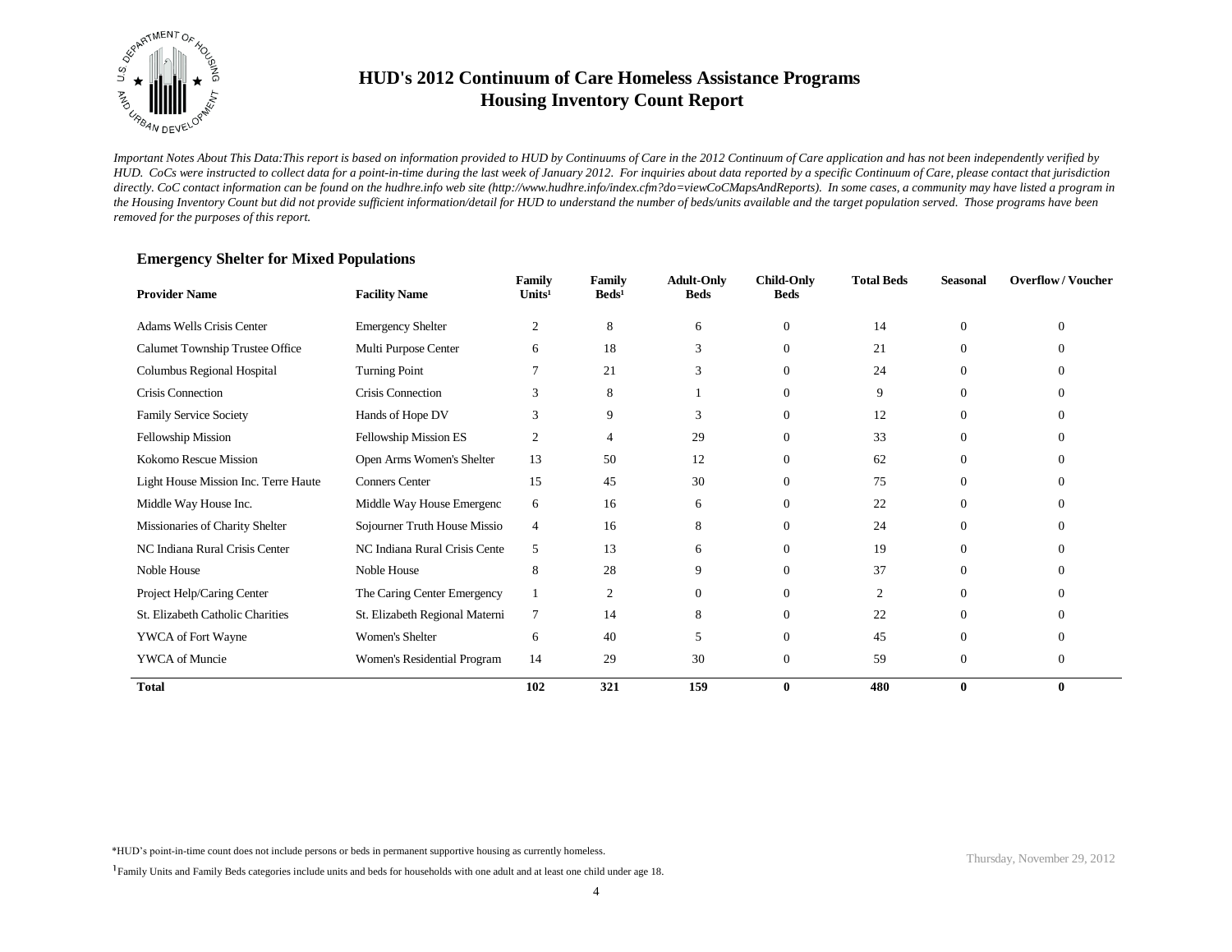

*Important Notes About This Data:This report is based on information provided to HUD by Continuums of Care in the 2012 Continuum of Care application and has not been independently verified by HUD. CoCs were instructed to collect data for a point-in-time during the last week of January 2012. For inquiries about data reported by a specific Continuum of Care, please contact that jurisdiction*  directly. CoC contact information can be found on the hudhre.info web site (http://www.hudhre.info/index.cfm?do=viewCoCMapsAndReports). In some cases, a community may have listed a program in *the Housing Inventory Count but did not provide sufficient information/detail for HUD to understand the number of beds/units available and the target population served. Those programs have been removed for the purposes of this report.*

| <b>Provider Name</b>                                               | <b>Facility Name</b>             | Family<br>Units <sup>1</sup> | Family<br>$\text{Beds}^1$ | <b>Adult-Only</b><br><b>Beds</b> | <b>Child-Only</b><br><b>Beds</b> | <b>Total Beds</b> | <b>Seasonal</b>  | <b>Overflow/Voucher</b> |
|--------------------------------------------------------------------|----------------------------------|------------------------------|---------------------------|----------------------------------|----------------------------------|-------------------|------------------|-------------------------|
| Backstreet Mission Inc.                                            | <b>Upper Room</b>                | $\overline{0}$               | $\mathbf{0}$              | 22                               | $\mathbf{0}$                     | 22                | $\mathbf{0}$     | $\Omega$                |
| <b>Brothers Keeper</b>                                             | <b>Brothers' Keeper</b>          | $\theta$                     | $\mathbf{0}$              | 23                               | $\Omega$                         | 23                | $\overline{0}$   | 5                       |
| <b>Brothers Uplifting Brothers</b>                                 | Hope House                       | $\Omega$                     | $\mathbf{0}$              | 3                                | $\Omega$                         | 3                 | $\theta$         | 0                       |
| CAM Inc                                                            | <b>CAM</b> Residential           | $\theta$                     | $\mathbf{0}$              | 14                               | $\mathbf{0}$                     | 14                | $\overline{0}$   | 0                       |
| Catholic Charities Terre Haute                                     | <b>Bethany House</b>             | 4                            | 12                        | 8                                | $\Omega$                         | 20                | $\theta$         | 0                       |
| Christian Center                                                   | Christian Center Men's Progra    | $\boldsymbol{0}$             | $\mathbf{0}$              | 56                               | $\theta$                         | 56                | $\boldsymbol{0}$ | 15                      |
| Christian Help, Inc.                                               | Hotel Voucher Program            | 10                           | 25                        | 5                                | $\Omega$                         | 30                | $\overline{0}$   | 42                      |
| Christian Love Help Center / Shelter Inc                           | <b>CLS</b> House                 | 3                            | 6                         | 8                                | $\Omega$                         | 14                | $\overline{0}$   | 0                       |
| Christian Ministries of Delaware County                            | Men's Sleeping Room              | $\theta$                     | $\mathbf{0}$              | 56                               | $\Omega$                         | 56                | $\boldsymbol{0}$ | 0                       |
| <b>City Rescue Mission</b>                                         | <b>City Rescue Mission</b>       | $\theta$                     | $\mathbf{0}$              | 52                               | $\Omega$                         | 52                | $\overline{0}$   | 0                       |
| Community & Family Services                                        | Huntington House Homeless S      | 3                            | 9                         | $\overline{0}$                   | $\Omega$                         | 9                 | $\overline{0}$   |                         |
| Destiny Life Center                                                | Victory House                    | $\mathbf{0}$                 | $\mathbf{0}$              | 8                                | $\mathbf{0}$                     | 8                 | 0                | 0                       |
| Elijah Haven                                                       | DV Shelter                       | $\Omega$                     | $\Omega$                  | 14                               | $\Omega$                         | 14                | $\Omega$         | 0                       |
| <b>Emmaus Mission</b>                                              | <b>Emmaus Mission</b>            | Δ                            | 12                        | 36                               | $\mathbf{0}$                     | 48                | $\theta$         | 0                       |
| <b>Evansville Rescue Mission</b>                                   | <b>Evansville Rescue Mission</b> | $\mathbf{0}$                 | $\mathbf{0}$              | 110                              | $\Omega$                         | 110               | $\Omega$         | 55                      |
| Faith Community Men's Shelter                                      | Men's Homeless Shelter           | $\Omega$                     | $\mathbf{0}$              | $\overline{0}$                   | $\Omega$                         | $\mathbf{0}$      | 34               | 0                       |
| <b>Faith Mission</b>                                               | <b>Faith Mission</b>             | 14                           | 33                        | 80                               | $\Omega$                         | 113               | $\overline{0}$   | 0                       |
| Family Crisis Shelter Inc                                          | <b>Residential Services</b>      | $\overline{7}$               | 21                        | 10                               | $\Omega$                         | 31                | $\mathbf{0}$     | $\Omega$                |
| Family Service Association of Howard Cou Domestic Violence Program |                                  | 2                            | 8                         | 20                               | $\Omega$                         | 28                | $\overline{0}$   | $\Omega$                |
| First Baptist Church of Hammond                                    | Warming Shelter                  | $\boldsymbol{0}$             | $\mathbf{0}$              | 13                               | $\mathbf{0}$                     | 13                | $\boldsymbol{0}$ | 13                      |
| Fort Wayne Rescue Mission                                          | Fort Wayne Rescue Mission E      | $\mathbf{0}$                 | $\Omega$                  | 70                               | $\Omega$                         | 70                | $\overline{0}$   | 10                      |
| Gabriels Horn Corporation                                          | Gabriels Horn Shelter            | 3                            | 9                         | $\overline{4}$                   | $\Omega$                         | 13                | $\mathbf{0}$     | 0                       |
| <b>Grant County Rescue Mission</b>                                 | Open Heart Women's Shelter       | $\mathbf{0}$                 | $\Omega$                  | 12                               | $\Omega$                         | 12                | $\Omega$         | $\Omega$                |

### **Emergency Shelter for Adult Individuals**

\*HUD's point-in-time count does not include persons or beds in permanent supportive housing as currently homeless.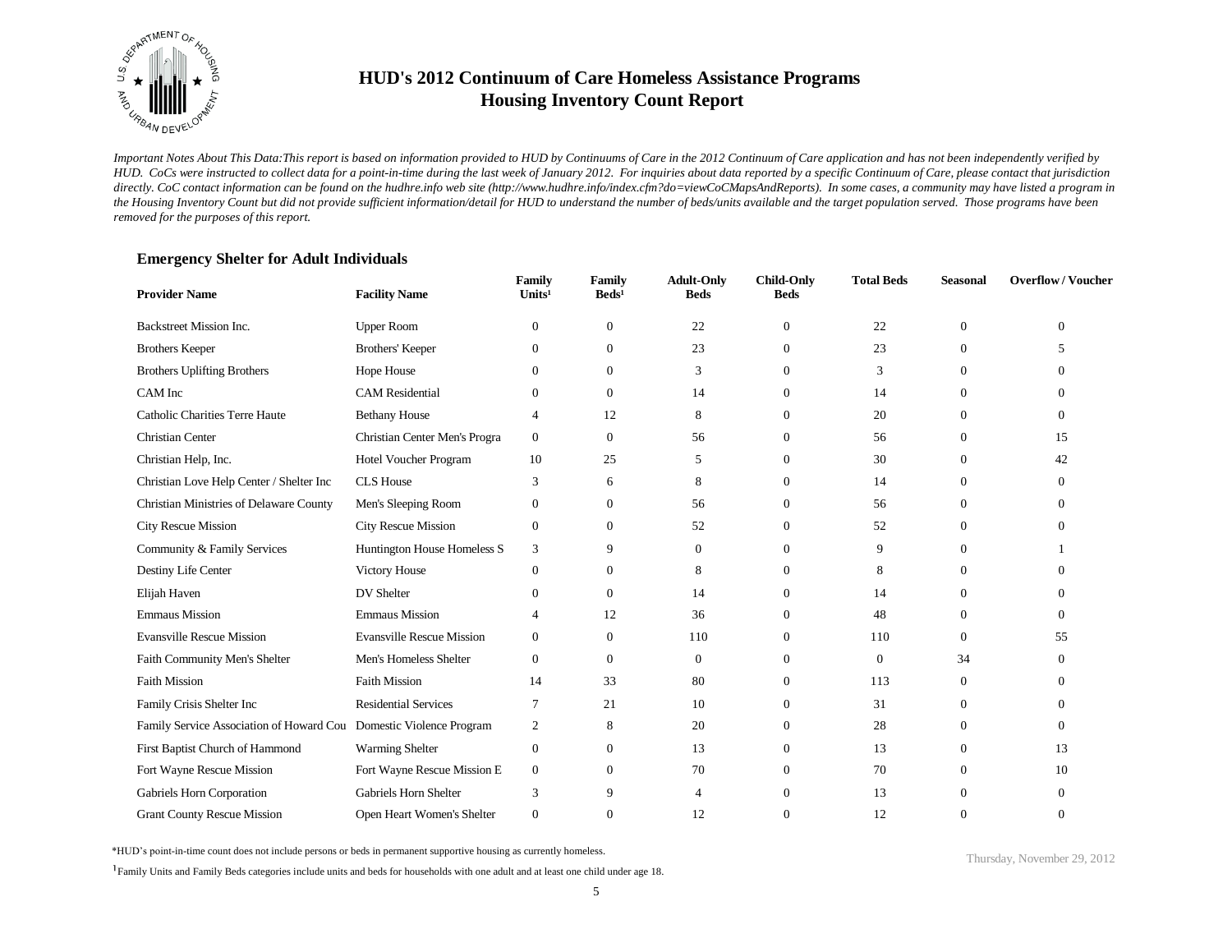

*Important Notes About This Data:This report is based on information provided to HUD by Continuums of Care in the 2012 Continuum of Care application and has not been independently verified by HUD. CoCs were instructed to collect data for a point-in-time during the last week of January 2012. For inquiries about data reported by a specific Continuum of Care, please contact that jurisdiction*  directly. CoC contact information can be found on the hudhre.info web site (http://www.hudhre.info/index.cfm?do=viewCoCMapsAndReports). In some cases, a community may have listed a program in *the Housing Inventory Count but did not provide sufficient information/detail for HUD to understand the number of beds/units available and the target population served. Those programs have been removed for the purposes of this report.*

### **Emergency Shelter for Adult Individuals**

| <b>Provider Name</b>                                          | <b>Facility Name</b>              | Family<br>Units <sup>1</sup> | Family<br>$\text{Beds}^1$ | <b>Adult-Only</b><br><b>Beds</b> | <b>Child-Only</b><br><b>Beds</b> | <b>Total Beds</b> | <b>Seasonal</b> | <b>Overflow/Voucher</b> |
|---------------------------------------------------------------|-----------------------------------|------------------------------|---------------------------|----------------------------------|----------------------------------|-------------------|-----------------|-------------------------|
| <b>Grant County Rescue Mission</b>                            | <b>Grant County Men's Shelter</b> | $\boldsymbol{0}$             | $\boldsymbol{0}$          | 70                               | $\mathbf{0}$                     | 70                | $\overline{0}$  | $\theta$                |
| Hancock Hope House                                            | <b>Emergency Shelter</b>          | $\overline{4}$               | 20                        | 15                               | $\mathbf{0}$                     | 35                | $\theta$        | 0                       |
| Haven House Hammond                                           | Haven House Domestic Violen       | 5                            | 17                        | $\overline{c}$                   | $\Omega$                         | 19                | $\Omega$        | $\Omega$                |
| Haven House Services Inc. Jeffersonville                      | Williams Emergency Housing        | 8                            | 30                        | 30                               | $\Omega$                         | 60                | $\Omega$        | 20                      |
| Heart House Inc.                                              | Heart House Inc.                  | 6                            | 36                        | 26                               | $\Omega$                         | 62                | $\Omega$        | 3                       |
| Holy Trinity Lutheran Church                                  | Project Stepping Stone of Mun     | 3                            | 12                        | 19                               | $\Omega$                         | 31                | $\Omega$        | 0                       |
| Hope House                                                    | Hope House ES                     | $\boldsymbol{0}$             | $\boldsymbol{0}$          |                                  | $\Omega$                         |                   | $\overline{0}$  | 0                       |
| House of Bread and Peace Inc                                  | House of Bread and Peace Inc.     | $\overline{2}$               | 6                         | 16                               | $\Omega$                         | 22                | $\Omega$        | 0                       |
| Human Services Inc.                                           | Cherry Street Boarding House      | $\overline{4}$               | 8                         |                                  | $\Omega$                         | 9                 | $\overline{0}$  | 0                       |
| Human Services Inc.                                           | Days Inn Emergency Housing        | $\overline{1}$               | 6                         |                                  | $\Omega$                         | 7                 | $\Omega$        | 0                       |
| Interfaith Hospitality Network of Greater F Emergency Shelter |                                   | 10                           | 30                        | $\overline{0}$                   | $\Omega$                         | 30                | $\Omega$        | 0                       |
| Interfaith Winter Shelter Initiative                          | Interfaith Winter Shelter Initiat | $\mathbf{0}$                 | $\mathbf{0}$              | $\overline{0}$                   | $\Omega$                         | $\Omega$          | 53              | 0                       |
| <b>Jayland Shelter</b>                                        | <b>Jayland Shelter</b>            |                              | 3                         | 9                                | $\Omega$                         | 12                | $\overline{0}$  | $\Omega$                |
| Jennings County Coordinating Council                          | Jennings County Homeless Sh       | 5                            | 10                        | 2                                | $\Omega$                         | 12                | $\overline{0}$  | 0                       |
| Kokomo Rescue Mission                                         | Kokomo Rescue Mission Men'        | $\mathbf{0}$                 | $\mathbf{0}$              | 58                               | $\Omega$                         | 58                | $\Omega$        | 10                      |
| Lafayette Urban Ministry                                      | <b>LUM</b> Shelter                | $\theta$                     | $\boldsymbol{0}$          | 44                               | $\Omega$                         | 44                | $\overline{0}$  | 0                       |
| Light House Mission Inc. Terre Haute                          | <b>Light Life Families</b>        | $\theta$                     | $\overline{0}$            | 15                               | $\Omega$                         | 15                | $\Omega$        | $\Omega$                |
| Light House Mission Inc. Terre Haute                          | <b>Light House Mission</b>        | $\theta$                     | $\mathbf{0}$              | 84                               | $\Omega$                         | 84                | $\overline{0}$  | $\Omega$                |
| Love Chapel                                                   | Cherry Street Boarding House      | 2                            | 2                         | 4                                | $\Omega$                         | 6                 | $\overline{0}$  | $\Omega$                |
| Martha's House Inc.                                           | <b>Emergency Shelter</b>          | $\boldsymbol{0}$             | $\mathbf{0}$              | 28                               | $\Omega$                         | 28                | $\overline{0}$  | $\Omega$                |
| Muncie Mission                                                | Muncie Mission                    | $\mathbf{0}$                 | $\overline{0}$            | 20                               | $\Omega$                         | 20                | $\theta$        | $\Omega$                |
| New Creation Men's Center                                     | Valparaiso Men's Overnight S      | $\mathbf{0}$                 | $\mathbf{0}$              | 25                               | $\Omega$                         | 25                | $\Omega$        | 0                       |
| <b>Ozanam Shelter</b>                                         | Read St. Shelter                  | 17                           | 96                        | 6                                | $\Omega$                         | 102               | $\Omega$        | $\Omega$                |

\*HUD's point-in-time count does not include persons or beds in permanent supportive housing as currently homeless.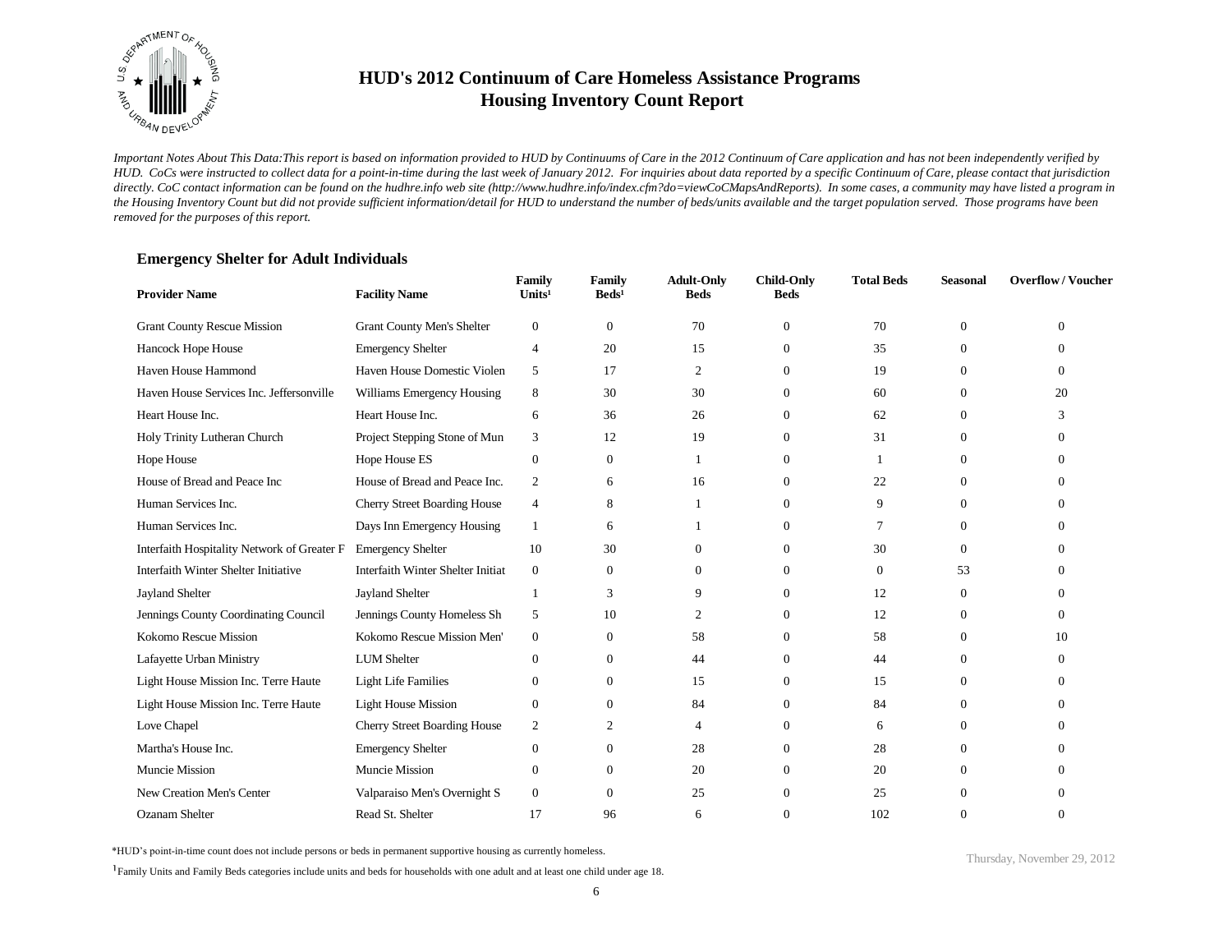

*Important Notes About This Data:This report is based on information provided to HUD by Continuums of Care in the 2012 Continuum of Care application and has not been independently verified by HUD. CoCs were instructed to collect data for a point-in-time during the last week of January 2012. For inquiries about data reported by a specific Continuum of Care, please contact that jurisdiction*  directly. CoC contact information can be found on the hudhre.info web site (http://www.hudhre.info/index.cfm?do=viewCoCMapsAndReports). In some cases, a community may have listed a program in *the Housing Inventory Count but did not provide sufficient information/detail for HUD to understand the number of beds/units available and the target population served. Those programs have been removed for the purposes of this report.*

| <b>Provider Name</b>                  | <b>Facility Name</b>             | Family<br>Units <sup>1</sup> | Family<br>$\text{Beds}^1$ | <b>Adult-Only</b><br><b>Beds</b> | <b>Child-Only</b><br><b>Beds</b> | <b>Total Beds</b> | <b>Seasonal</b> | <b>Overflow/Voucher</b> |
|---------------------------------------|----------------------------------|------------------------------|---------------------------|----------------------------------|----------------------------------|-------------------|-----------------|-------------------------|
| Project Impact                        | Project Impact New Life Hous     | $\mathbf{0}$                 | $\mathbf{0}$              | 14                               | $\mathbf{0}$                     | 14                | $\mathbf{0}$    | $\Omega$                |
| <b>Roosevelt Mission</b>              | Roosevelt Mission                | $\overline{2}$               | 6                         | 11                               | $\theta$                         | 17                | $\theta$        | $\theta$                |
| Serenity House of Gary Inc.           | Serenity House - ES              | $\theta$                     | $\mathbf{0}$              | 4                                | $\theta$                         | $\overline{4}$    | $\theta$        | $\Omega$                |
| Sheltering Wings                      | Sheltering Wings                 | 11                           | 52                        | 16                               | $\theta$                         | 68                | $\theta$        | $\Omega$                |
| Shepherds House                       | Sherpherds House ES              | $\boldsymbol{0}$             | $\mathbf{0}$              | 38                               | $\theta$                         | 38                | $\theta$        | $\Omega$                |
| Stepping Stone Shelter For Women Inc. | Stepping Stone Emergency Sh      | 9                            | 27                        | 4                                | $\mathbf{0}$                     | 31                | 0               | $\theta$                |
| The Malta House                       | The Malta House                  | $\mathbf{0}$                 | $\mathbf{0}$              | 16                               | $\overline{0}$                   | 16                | 0               | $\Omega$                |
| Third Phase Christian Center          | Third Phase Christian Center     | $\overline{4}$               | 12                        | 12                               | $\Omega$                         | 24                | 0               | $\Omega$                |
| Turning Point of Steuben County Inc.  | Turning Point Shelter of Steub   | $\overline{4}$               | 10                        | 10                               | $\Omega$                         | 20                | 0               | $\Omega$                |
| <b>United Caring Shelters</b>         | White Flag Amnesty               | $\boldsymbol{0}$             | $\mathbf{0}$              | $\overline{0}$                   | $\Omega$                         | $\Omega$          | $\theta$        | 40                      |
| <b>United Caring Shelters</b>         | Night Shelter                    | $\overline{0}$               | $\mathbf{0}$              | 62                               | $\Omega$                         | 62                | 0               | $\Omega$                |
| <b>United Caring Shelters</b>         | <b>Women's Shelter</b>           | $\theta$                     | $\overline{0}$            | 21                               | $\theta$                         | 21                | $\theta$        | $\theta$                |
| <b>YWCA</b> of Evansville             | <b>Emergency Housing Shelter</b> | $\mathbf{0}$                 | $\mathbf{0}$              | 4                                | $\Omega$                         | $\overline{4}$    | $\Omega$        | $\Omega$                |
| <b>YWCA</b> of Evansville             | <b>YWCA Domestic Violence Sh</b> | $\overline{4}$               | 8                         | 8                                | $\theta$                         | 16                | 0               | $\theta$                |
| YWCA of Lafayette                     | YWCA Domestic Violence Int       | 6                            | 18                        | 6                                | $\overline{0}$                   | 24                | 0               | 3                       |
| YWCA of Richmond                      | Genesis                          | 6                            | 18                        | 5                                | $\theta$                         | 23                | $\Omega$        | $\Omega$                |
| <b>YWCA</b> of Richmond               | Genesis II                       | 6                            | 25                        | 8                                | $\mathbf{0}$                     | 33                | $\mathbf{0}$    | $\overline{0}$          |
| <b>Total</b>                          |                                  | 170                          | 587                       | 1339                             | $\bf{0}$                         | 1926              | 87              | 217                     |

### **Emergency Shelter for Adult Individuals**

\*HUD's point-in-time count does not include persons or beds in permanent supportive housing as currently homeless.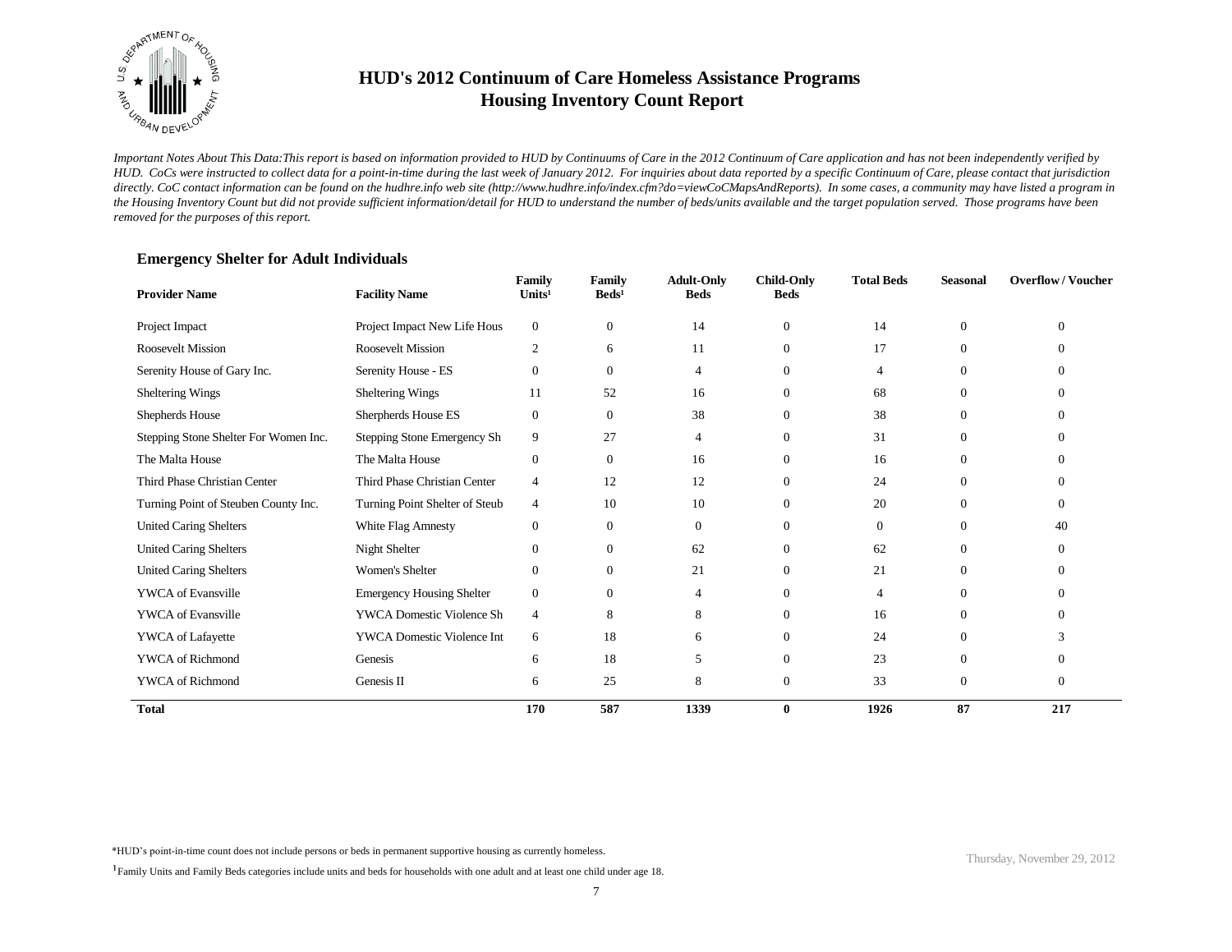

*Important Notes About This Data:This report is based on information provided to HUD by Continuums of Care in the 2012 Continuum of Care application and has not been independently verified by HUD. CoCs were instructed to collect data for a point-in-time during the last week of January 2012. For inquiries about data reported by a specific Continuum of Care, please contact that jurisdiction*  directly. CoC contact information can be found on the hudhre.info web site (http://www.hudhre.info/index.cfm?do=viewCoCMapsAndReports). In some cases, a community may have listed a program in *the Housing Inventory Count but did not provide sufficient information/detail for HUD to understand the number of beds/units available and the target population served. Those programs have been removed for the purposes of this report.*

### **Emergency Shelter for Youth (Under 18 yrs.)**

| <b>Provider Name</b> | <b>Facility Name</b>        | Family<br>Units <sup>1</sup> | Family<br>Beds <sup>1</sup> | <b>Adult-Only</b><br><b>Beds</b> | <b>Child-Only</b><br><b>Beds</b> | <b>Total Beds</b> | Seasonal | <b>Overflow/Voucher</b> |
|----------------------|-----------------------------|------------------------------|-----------------------------|----------------------------------|----------------------------------|-------------------|----------|-------------------------|
| Crisis Center        | Alternative House           |                              | 0                           |                                  | $\frac{1}{2}$                    | ⊥∠                |          |                         |
| Monroe County YSB    | Second Chance Binkley House | $\Omega$                     | 0                           |                                  |                                  |                   |          |                         |
| <b>Total</b>         |                             |                              | 0                           |                                  | 27                               | າາ<br>41          |          |                         |

<sup>&</sup>lt;sup>1</sup>Family Units and Family Beds categories include units and beds for households with one adult and at least one child under age 18.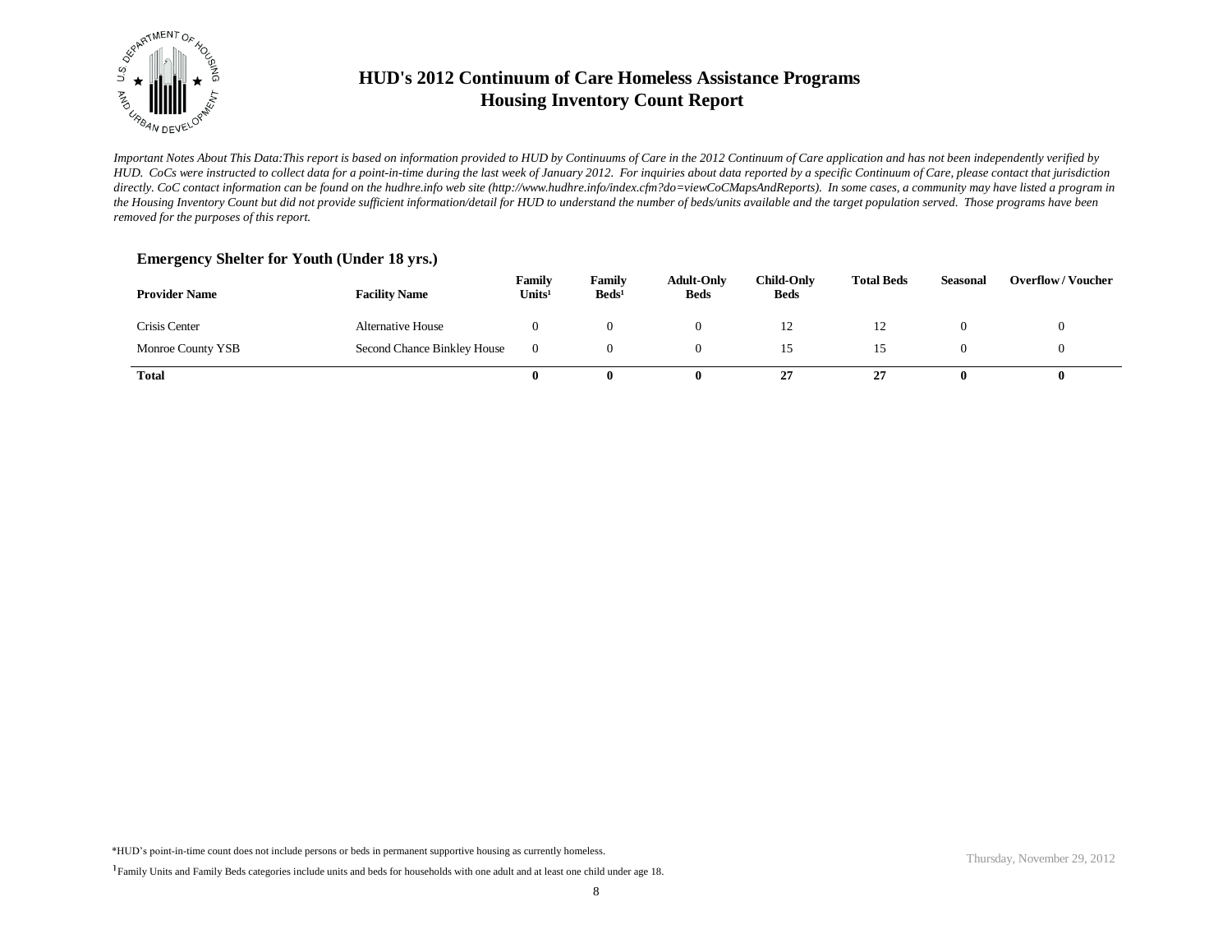

*Important Notes About This Data:This report is based on information provided to HUD by Continuums of Care in the 2012 Continuum of Care application and has not been independently verified by HUD. CoCs were instructed to collect data for a point-in-time during the last week of January 2012. For inquiries about data reported by a specific Continuum of Care, please contact that jurisdiction*  directly. CoC contact information can be found on the hudhre.info web site (http://www.hudhre.info/index.cfm?do=viewCoCMapsAndReports). In some cases, a community may have listed a program in *the Housing Inventory Count but did not provide sufficient information/detail for HUD to understand the number of beds/units available and the target population served. Those programs have been removed for the purposes of this report.*

### **Transitional Housing for Families<sup>1</sup>**

| <b>Provider Name</b>                       | <b>Facility Name</b>          | Family<br>Units <sup>1</sup> | Family<br>$\text{Beds}^1$ | <b>Adult-Only</b><br><b>Beds</b> | <b>Child-Only</b><br><b>Beds</b> | <b>Total Beds</b> | <b>Seasonal</b> | <b>Overflow/Voucher</b> |
|--------------------------------------------|-------------------------------|------------------------------|---------------------------|----------------------------------|----------------------------------|-------------------|-----------------|-------------------------|
| A Better Way                               | Passageway                    | 6                            | 25                        | $\mathbf{0}$                     | $\mathbf{0}$                     | 25                | n/a             | n/a                     |
| Backstreet Mission Inc.                    | Agape House                   | 11                           | 31                        | $\mathbf{0}$                     | $\mathbf{0}$                     | 31                | n/a             | n/a                     |
| <b>Beaman Home</b>                         | Kosciusko County Shelter      | 3                            | 15                        | $\overline{0}$                   | $\mathbf{0}$                     | 15                | n/a             | n/a                     |
| <b>Blue River Services</b>                 | Hope Manor Transitional Hou   | $\overline{4}$               | 12                        | $\overline{0}$                   | $\overline{0}$                   | 12                | n/a             | n/a                     |
| <b>Blue River Services</b>                 | <b>Stepping Stones</b>        | $\overline{7}$               | $\tau$                    | $\overline{0}$                   | $\mathbf{0}$                     | $\overline{7}$    | n/a             | n/a                     |
| Bridges Community Services Inc.            | Jump Start                    | 19                           | 68                        | $\overline{0}$                   | $\theta$                         | 68                | n/a             | n/a                     |
| Center for Women and Families              | DV Transitional Housing Prog  | 8                            | 32                        | $\overline{0}$                   | $\theta$                         | 32                | n/a             | n/a                     |
| Community Action Program of Evansville     | Ardell's Place Gibson Shelter | $\overline{2}$               | 6                         | $\overline{0}$                   | $\Omega$                         | 6                 | n/a             | n/a                     |
| Community Service Center of Morgan Co      | Homeward Bound                | 13                           | 39                        | $\overline{0}$                   | $\theta$                         | 39                | n/a             | n/a                     |
| Council on Domestic Abuse Inc. (CODA)      | <b>Transitional Housing</b>   | 10                           | 20                        | $\overline{0}$                   | $\overline{0}$                   | 20                | n/a             | n/a                     |
| <b>CR Works</b>                            | <b>Ruby Homes</b>             | 12                           | 36                        | $\overline{0}$                   | $\mathbf{0}$                     | 36                | n/a             | n/a                     |
| <b>CR Works</b>                            | <b>HETTSI</b>                 | 8                            | 24                        | $\overline{0}$                   | $\mathbf{0}$                     | 24                | n/a             | n/a                     |
| Desert Rose Foundation                     | <b>Desert Place</b>           | 10                           | 40                        | $\overline{0}$                   | $\mathbf{0}$                     | 40                | n/a             | n/a                     |
| <b>ECHO Housing Corporation</b>            | Lucas Place                   | 20                           | 70                        | 0                                | $\overline{0}$                   | 70                | n/a             | n/a                     |
| <b>Evansville Goodwill Industries</b>      | Goodwill Family Center        | 10                           | 30                        | $\overline{0}$                   | $\theta$                         | 30                | n/a             | n/a                     |
| Families by Choice                         | Deborahs House                | 6                            | 12                        | $\overline{0}$                   | $\overline{0}$                   | 12                | n/a             | n/a                     |
| Family Services of Elkhart (IFIT)          | Kauffman's Transitional       | 12                           | 36                        | $\overline{0}$                   | $\theta$                         | 36                | n/a             | n/a                     |
| Gary Commission for Women                  | The Ark                       | 10                           | 20                        | $\overline{0}$                   | $\overline{0}$                   | 20                | n/a             | n/a                     |
| Genesis Outreach Inc.                      | New Beginnings                | 3                            | 12                        | $\overline{0}$                   | $\mathbf{0}$                     | 12                | n/a             | n/a                     |
| Heart House Inc.                           | Tanglewood Apartments II      | 12                           | 36                        | $\overline{0}$                   | $\overline{0}$                   | 36                | n/a             | n/a                     |
| Heart House Inc.                           | Tanglewood Apartments I       | 12                           | 36                        | $\mathbf{0}$                     | $\mathbf{0}$                     | 36                | n/a             | n/a                     |
| Human Services Inc.                        | Horizon Point                 | 3                            | 9                         | $\mathbf{0}$                     | $\theta$                         | 9                 | n/a             | n/a                     |
| Lafayette Transitional Housing Center Inc. | <b>LTHC Family Program</b>    | 15                           | 54                        | $\overline{0}$                   | $\Omega$                         | 54                | n/a             | n/a                     |

\*HUD's point-in-time count does not include persons or beds in permanent supportive housing as currently homeless.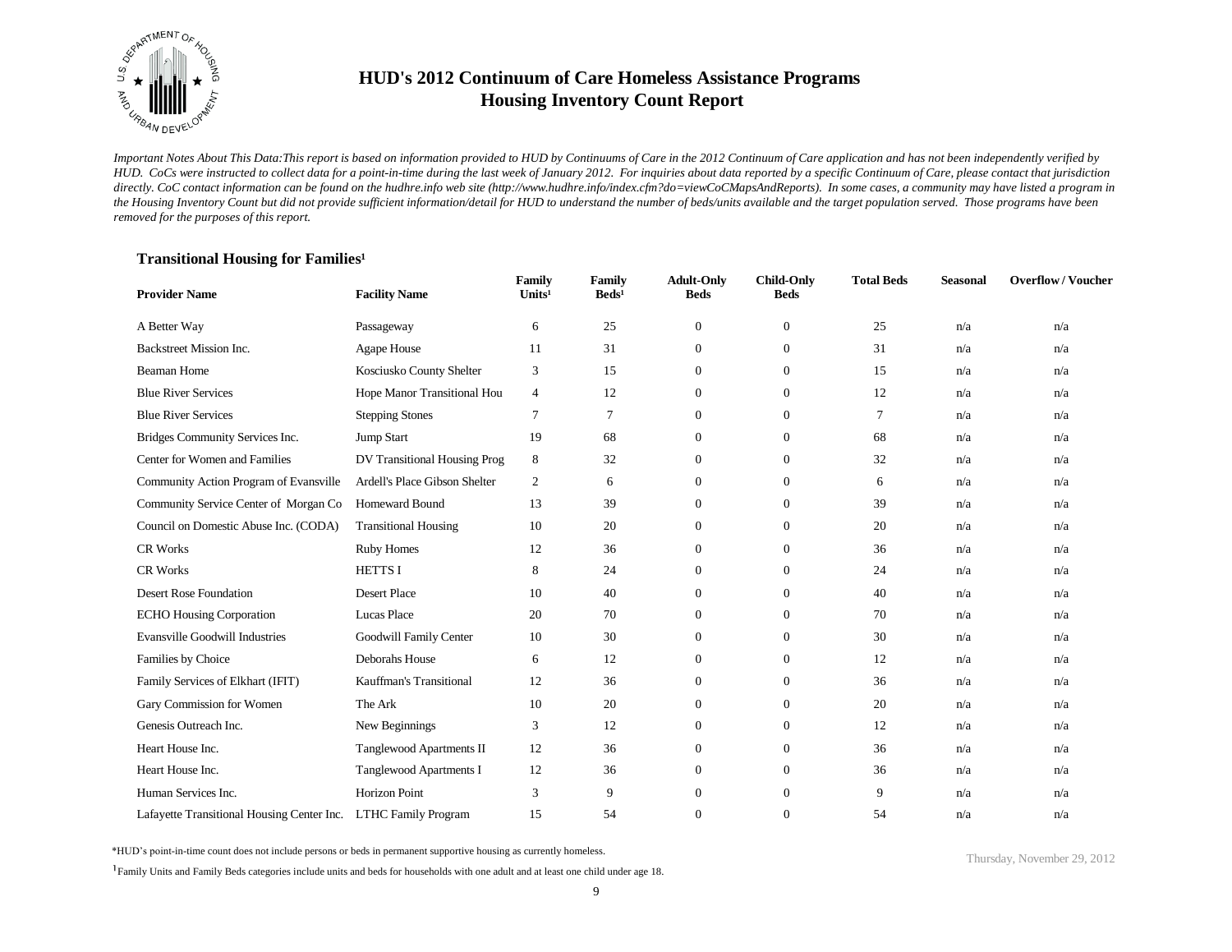

*Important Notes About This Data:This report is based on information provided to HUD by Continuums of Care in the 2012 Continuum of Care application and has not been independently verified by HUD. CoCs were instructed to collect data for a point-in-time during the last week of January 2012. For inquiries about data reported by a specific Continuum of Care, please contact that jurisdiction*  directly. CoC contact information can be found on the hudhre.info web site (http://www.hudhre.info/index.cfm?do=viewCoCMapsAndReports). In some cases, a community may have listed a program in *the Housing Inventory Count but did not provide sufficient information/detail for HUD to understand the number of beds/units available and the target population served. Those programs have been removed for the purposes of this report.*

# **Transitional Housing for Families<sup>1</sup>**

| <b>Provider Name</b>                   | <b>Facility Name</b>            | Family<br>Units <sup>1</sup> | Family<br>$\text{Beds}^1$ | <b>Adult-Only</b><br><b>Beds</b> | <b>Child-Only</b><br><b>Beds</b> | <b>Total Beds</b> | <b>Seasonal</b> | <b>Overflow/Voucher</b> |
|----------------------------------------|---------------------------------|------------------------------|---------------------------|----------------------------------|----------------------------------|-------------------|-----------------|-------------------------|
| Light House Mission Inc. Terre Haute   | Conners Center Transitional A   | 6                            | 18                        | $\overline{0}$                   | $\overline{0}$                   | 18                | n/a             | n/a                     |
| Middle Way House Inc.                  | The Rise!                       | 28                           | 78                        | $\Omega$                         | $\theta$                         | 78                | n/a             | n/a                     |
| Pathfinder Services Inc.               | <b>Transitional Housing</b>     | 10                           | 30                        | $\Omega$                         | $\mathbf{0}$                     | 30                | n/a             | n/a                     |
| Providence Self Sufficiency Ministries | Providence House                | 6                            | 18                        | $\Omega$                         | $\overline{0}$                   | 18                | n/a             | n/a                     |
| Salvation Army New Albany              | <b>Transitional Housing Two</b> | 8                            | 24                        | $\overline{0}$                   | $\mathbf{0}$                     | 24                | n/a             | n/a                     |
| Stepping Stone Shelter For Women Inc.  | The Bridge Transition Housin    | 15                           | 28                        |                                  | $\theta$                         | 33                | n/a             | n/a                     |
| Vincent Village Inc.                   | Vincent Village                 | 11                           | 44                        | $\overline{0}$                   | $\mathbf{0}$                     | 44                | n/a             | n/a                     |
| Vincent Village Inc.                   | Vincent House Transitional Sh   | 12                           | 36                        | $\overline{0}$                   | $\mathbf{0}$                     | 36                | n/a             | n/a                     |
| <b>YWCA</b> of Lafayette               | Fresh Start (Weed & Seed)       | 5                            | 15                        | $\overline{0}$                   | $\Omega$                         | 15                | n/a             | n/a                     |
| <b>Total</b>                           |                                 | 317                          | 961                       | 5                                | $\mathbf 0$                      | 966               | n/a             | n/a                     |

<sup>&</sup>lt;sup>1</sup>Family Units and Family Beds categories include units and beds for households with one adult and at least one child under age 18.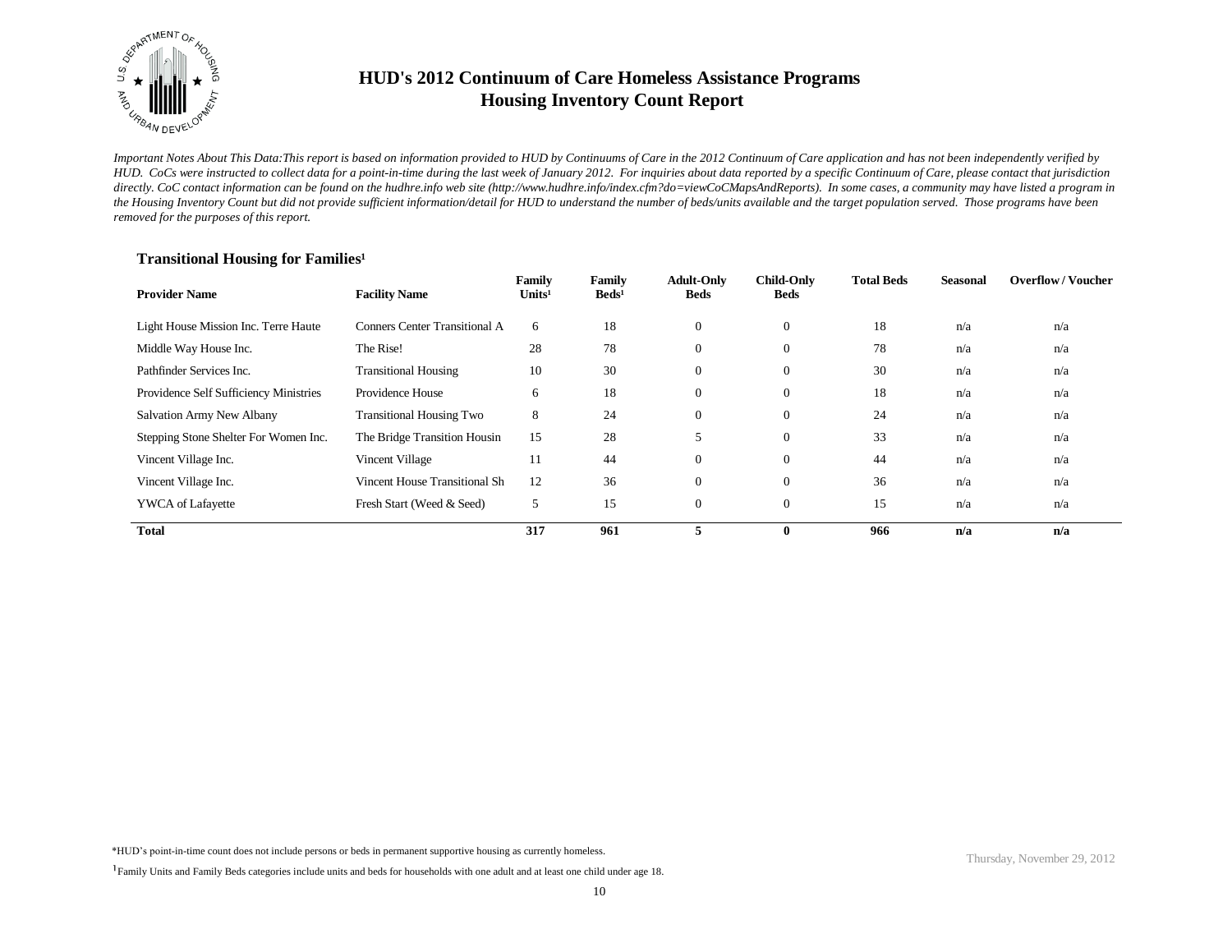

*Important Notes About This Data:This report is based on information provided to HUD by Continuums of Care in the 2012 Continuum of Care application and has not been independently verified by HUD. CoCs were instructed to collect data for a point-in-time during the last week of January 2012. For inquiries about data reported by a specific Continuum of Care, please contact that jurisdiction*  directly. CoC contact information can be found on the hudhre.info web site (http://www.hudhre.info/index.cfm?do=viewCoCMapsAndReports). In some cases, a community may have listed a program in *the Housing Inventory Count but did not provide sufficient information/detail for HUD to understand the number of beds/units available and the target population served. Those programs have been removed for the purposes of this report.*

| <b>Provider Name</b>                   | <b>Facility Name</b>            | Family<br>Units <sup>1</sup> | Family<br>$\text{Beds}^1$ | <b>Adult-Only</b><br><b>Beds</b> | <b>Child-Only</b><br><b>Beds</b> | <b>Total Beds</b> | <b>Seasonal</b> | <b>Overflow/Voucher</b> |
|----------------------------------------|---------------------------------|------------------------------|---------------------------|----------------------------------|----------------------------------|-------------------|-----------------|-------------------------|
| <b>Blue River Services</b>             | Jill's House                    | 4                            | 12                        | $\overline{0}$                   | $\overline{0}$                   | 12                | n/a             | n/a                     |
| <b>Bountiful Harvest Mission</b>       | <b>Beauty for Ashes</b>         | 3                            | 9                         | ⌒<br>ð.                          | $\overline{0}$                   | 12                | n/a             | n/a                     |
| <b>Emerge Ministries</b>               | <b>Transitional Care Center</b> | 8                            | 12                        | 4                                | $\overline{0}$                   | 16                | n/a             | n/a                     |
| Fort Wayne Womens Bureau               | <b>Transitions</b>              | 10                           | 20                        | 5                                | $\overline{0}$                   | 25                | n/a             | n/a                     |
| Kokomo Rescue Mission                  | Open Arms Transitional Housi    |                              | 2                         | 3                                | $\overline{0}$                   | 5                 | n/a             | n/a                     |
| Liberty Bible Church                   | Single Moms House               |                              | 3                         | $\Omega$                         | $\overline{0}$                   | 3                 | n/a             | n/a                     |
| Pam's Promise THC                      | Pam's Promise                   | 4                            | 12                        | $\overline{c}$                   | $\Omega$                         | 14                | n/a             | n/a                     |
| Rainbow Haven Transitional Housing Inc | Rainbow Haven Transitional      | 4                            | 12                        |                                  | $\overline{0}$                   | 13                | n/a             | n/a                     |
| St. Elizabeth Catholic Charities       | St. Elizabeth Regional Materni  | 6                            | 12                        |                                  | $\overline{0}$                   | 13                | n/a             | n/a                     |
| <b>Total</b>                           |                                 | 41                           | 94                        | 19                               | $\mathbf{0}$                     | 113               | n/a             | n/a                     |

### **Transitional Housing for Mixed Populations**

<sup>&</sup>lt;sup>1</sup>Family Units and Family Beds categories include units and beds for households with one adult and at least one child under age 18.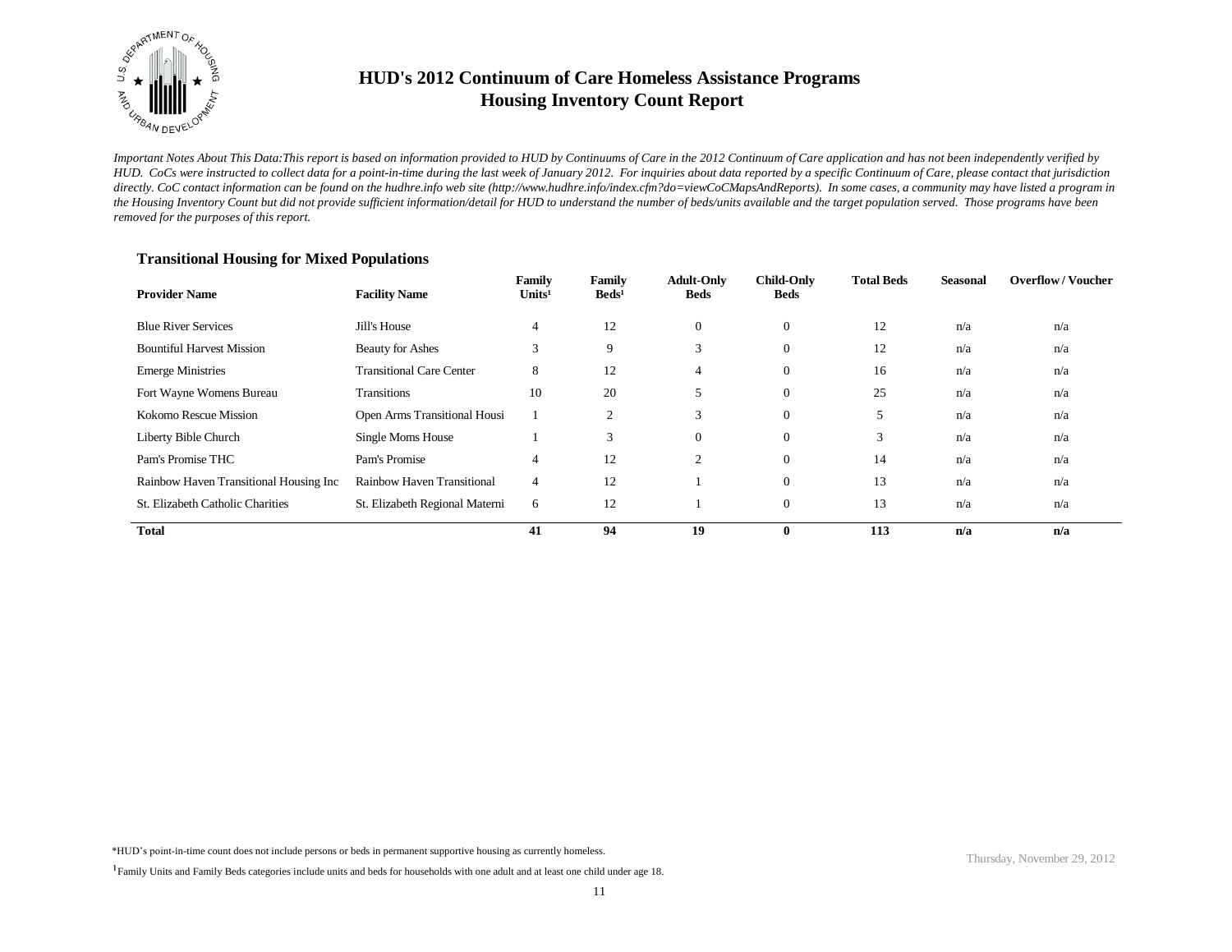

*Important Notes About This Data:This report is based on information provided to HUD by Continuums of Care in the 2012 Continuum of Care application and has not been independently verified by HUD. CoCs were instructed to collect data for a point-in-time during the last week of January 2012. For inquiries about data reported by a specific Continuum of Care, please contact that jurisdiction*  directly. CoC contact information can be found on the hudhre.info web site (http://www.hudhre.info/index.cfm?do=viewCoCMapsAndReports). In some cases, a community may have listed a program in *the Housing Inventory Count but did not provide sufficient information/detail for HUD to understand the number of beds/units available and the target population served. Those programs have been removed for the purposes of this report.*

### **Transitional Housing for Adult Individuals**

| <b>Provider Name</b>                       | <b>Facility Name</b>                  | Family<br>Units <sup>1</sup> | Family<br>$\text{Beds}^1$ | <b>Adult-Only</b><br><b>Beds</b> | <b>Child-Only</b><br><b>Beds</b> | <b>Total Beds</b> | <b>Seasonal</b> | <b>Overflow/Voucher</b> |
|--------------------------------------------|---------------------------------------|------------------------------|---------------------------|----------------------------------|----------------------------------|-------------------|-----------------|-------------------------|
| <b>Amethyst House</b>                      | <b>Womens Amethyst House</b>          | $\mathbf{0}$                 | $\boldsymbol{0}$          | 12                               | $\mathbf{0}$                     | 12                | n/a             | n/a                     |
| <b>Amethyst House</b>                      | Mens Amethyst House                   | $\boldsymbol{0}$             | $\boldsymbol{0}$          | 17                               | $\mathbf{0}$                     | 17                | n/a             | n/a                     |
| Backstreet Mission Inc.                    | Abundant Life Program                 | $\mathbf{0}$                 | $\boldsymbol{0}$          | 6                                | $\theta$                         | 6                 | n/a             | n/a                     |
| Bridges Community Services Inc.            | Second Wind                           | 16                           | 40                        | 6                                | $\theta$                         | 46                | n/a             | n/a                     |
| Centerstone                                | Caldwell House                        | $\mathbf{0}$                 | $\mathbf{0}$              | 6                                | $\theta$                         | 6                 | n/a             | n/a                     |
| Centerstone                                | <b>Hoosier House</b>                  | $\Omega$                     | $\mathbf{0}$              | 10                               | $\Omega$                         | 10                | n/a             | n/a                     |
| CMHC Inc                                   | <b>Batesville TH</b>                  | 14                           | 42                        | 10                               | $\theta$                         | 52                | n/a             | n/a                     |
| CMHC Inc                                   | Lawrenceburg - Ludlow Trans           | $\boldsymbol{0}$             | $\mathbf{0}$              | 15                               | $\theta$                         | 15                | n/a             | n/a                     |
| Dove Harbor                                | Dove Harbor                           | $\boldsymbol{0}$             | $\mathbf{0}$              | 15                               | $\theta$                         | 15                | n/a             | n/a                     |
| <b>Evansville Rescue Mission</b>           | <b>Transitional Housing Disciples</b> | $\mathbf{0}$                 | $\boldsymbol{0}$          | 40                               | $\mathbf{0}$                     | 40                | n/a             | n/a                     |
| Family Crisis Shelter Inc                  | Montgomery County Transitio           | $\overline{4}$               | 16                        |                                  | $\mathbf{0}$                     | 17                | n/a             | n/a                     |
| Family Service Association of Howard Cou   | Domestic Violence TH                  | 6                            | 26                        | 2                                | $\overline{0}$                   | 28                | n/a             | n/a                     |
| Fort Wayne Rescue Mission                  | Transitional / Self Sufficiency       | $\boldsymbol{0}$             | $\boldsymbol{0}$          | 40                               | $\theta$                         | 40                | n/a             | n/a                     |
| Genesis Outreach Inc.                      | PLUS (Genesis/Hope Combine            | $\boldsymbol{0}$             | $\boldsymbol{0}$          | 8                                | $\overline{0}$                   | 8                 | n/a             | n/a                     |
| Genesis Outreach Inc.                      | MASS Family Reunification P           | $\boldsymbol{0}$             | $\boldsymbol{0}$          | 6                                | $\theta$                         | 6                 | n/a             | n/a                     |
| Hope House Inc.                            | Marthas Place (Genesis/Hope           | $\boldsymbol{0}$             | $\boldsymbol{0}$          | 8                                | $\theta$                         | 8                 | n/a             | n/a                     |
| Hope House Inc.                            | Hope House I                          | $\mathbf{0}$                 | $\boldsymbol{0}$          | 11                               | $\theta$                         | 11                | n/a             | n/a                     |
| House of New Beginnings                    | House of New Beginnings TH            | $\mathbf{0}$                 | $\overline{0}$            | 30                               | $\theta$                         | 30                | n/a             | n/a                     |
| Housing Opportunities Inc.                 | Spring Valley                         | 10                           | 16                        | $\overline{4}$                   | $\mathbf{0}$                     | 20                | n/a             | n/a                     |
| Housing Opportunities Inc.                 | McCordTransitional Housing            | 8                            | 16                        | $\overline{0}$                   | $\overline{0}$                   | 16                | n/a             | n/a                     |
| Interfaith Mission Inc.                    | The Lighthouse                        | 10                           | 32                        | 4                                | $\mathbf{0}$                     | 36                | n/a             | n/a                     |
| Kokomo Rescue Mission                      | New Life Program                      | $\boldsymbol{0}$             | $\mathbf{0}$              | 10                               | $\mathbf{0}$                     | 10                | n/a             | n/a                     |
| Lafayette Transitional Housing Center Inc. | <b>LTHC Singles Program</b>           | $\theta$                     | $\mathbf{0}$              | 22                               | $\Omega$                         | 22                | n/a             | n/a                     |

\*HUD's point-in-time count does not include persons or beds in permanent supportive housing as currently homeless.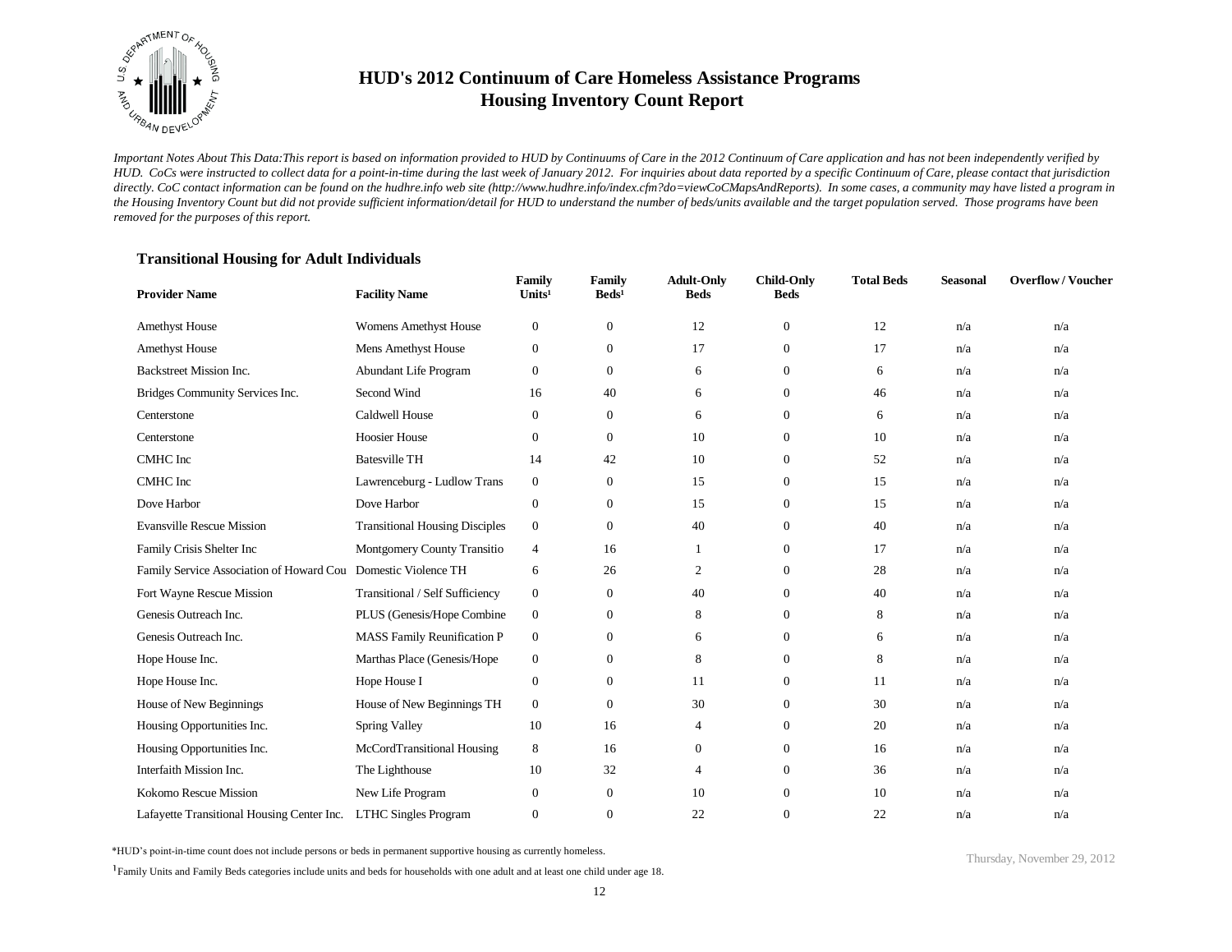

*Important Notes About This Data:This report is based on information provided to HUD by Continuums of Care in the 2012 Continuum of Care application and has not been independently verified by HUD. CoCs were instructed to collect data for a point-in-time during the last week of January 2012. For inquiries about data reported by a specific Continuum of Care, please contact that jurisdiction*  directly. CoC contact information can be found on the hudhre.info web site (http://www.hudhre.info/index.cfm?do=viewCoCMapsAndReports). In some cases, a community may have listed a program in *the Housing Inventory Count but did not provide sufficient information/detail for HUD to understand the number of beds/units available and the target population served. Those programs have been removed for the purposes of this report.*

| <b>Provider Name</b>                 | <b>Facility Name</b>                 | Family<br>Units <sup>1</sup> | Family<br>$\text{Beds}^1$ | <b>Adult-Only</b><br><b>Beds</b> | <b>Child-Only</b><br><b>Beds</b> | <b>Total Beds</b> | <b>Seasonal</b> | <b>Overflow/Voucher</b> |
|--------------------------------------|--------------------------------------|------------------------------|---------------------------|----------------------------------|----------------------------------|-------------------|-----------------|-------------------------|
| LifeSpring Inc.                      | <b>Transitional Living Program</b> ( | 14                           | 40                        |                                  | $\theta$                         | 41                | n/a             | n/a                     |
| Light House Mission Inc. Terre Haute | <b>Light House Mission Transitio</b> | $\mathbf{0}$                 | $\mathbf{0}$              | 19                               | $\mathbf{0}$                     | 19                | n/a             | n/a                     |
| Light House of Hope Gary             | Light House of Hope                  | $\boldsymbol{0}$             | $\mathbf{0}$              | 10                               | $\theta$                         | 10                | n/a             | n/a                     |
| Michigan City Housing Authority      | ML Sanders Pathways                  | $\mathbf{0}$                 | $\mathbf{0}$              | 6                                | $\theta$                         | 6                 | n/a             | n/a                     |
| <b>Premier Palace</b>                | <b>Premier Palace</b>                | $\mathbf{0}$                 | $\mathbf{0}$              | 25                               | $\mathbf{0}$                     | 25                | n/a             | n/a                     |
| Project Help                         | Caring Center                        | $\mathfrak{2}$               | 5                         | $\boldsymbol{0}$                 | $\mathbf{0}$                     | 5                 | n/a             | n/a                     |
| Rebuilding the Breach Ministries     | The Baker's House                    | $\boldsymbol{0}$             | $\mathbf{0}$              | 32                               | $\mathbf{0}$                     | 32                | n/a             | n/a                     |
| <b>Rescue Ministries</b>             | <b>Charis House Residential</b>      | 13                           | 50                        | 28                               | $\mathbf{0}$                     | 78                | n/a             | n/a                     |
| <b>Roosevelt Mission</b>             | Shelter                              | $\mathbf{0}$                 | $\mathbf{0}$              | 6                                | $\theta$                         | 6                 | n/a             | n/a                     |
| Salvation Army New Albany            | <b>Transitional Housing One</b>      | 6                            | 18                        | 2                                | $\boldsymbol{0}$                 | 20                | n/a             | n/a                     |
| Serenity House of Gary Inc.          | Serenity House                       | $\mathbf{0}$                 | $\mathbf{0}$              | 16                               | $\theta$                         | 16                | n/a             | n/a                     |
| <b>SPA Ministries</b>                | <b>SPA Women's Shelter</b>           | $\boldsymbol{0}$             | $\mathbf{0}$              | 14                               | $\theta$                         | 14                | n/a             | n/a                     |
| Stepping Stones for Veterans Inc.    | Stepping Stones for Vets             | $\boldsymbol{0}$             | $\overline{0}$            | 51                               | $\theta$                         | 51                | n/a             | n/a                     |
| Tri State Men's Center               | Brother's Keeper Prison Minist       | $\mathbf{0}$                 | $\mathbf{0}$              | 15                               | $\mathbf{0}$                     | 15                | n/a             | n/a                     |
| <b>United Caring Shelters</b>        | <b>Transitional Housing</b>          | $\boldsymbol{0}$             | $\mathbf{0}$              | 21                               | $\theta$                         | 21                | n/a             | n/a                     |
| Veterans Life Changing Services      | <b>Transitional Housing Program</b>  | $\boldsymbol{0}$             | $\mathbf{0}$              | 32                               | $\mathbf{0}$                     | 32                | n/a             | n/a                     |
| <b>YWCA</b> of Evansville            | <b>YWCA TH Recovery Program</b>      | $\boldsymbol{0}$             | $\mathbf{0}$              | 24                               | $\mathbf{0}$                     | 24                | n/a             | n/a                     |
| <b>Total</b>                         |                                      | 103                          | 301                       | 585                              | $\bf{0}$                         | 886               | n/a             | n/a                     |

\*HUD's point-in-time count does not include persons or beds in permanent supportive housing as currently homeless.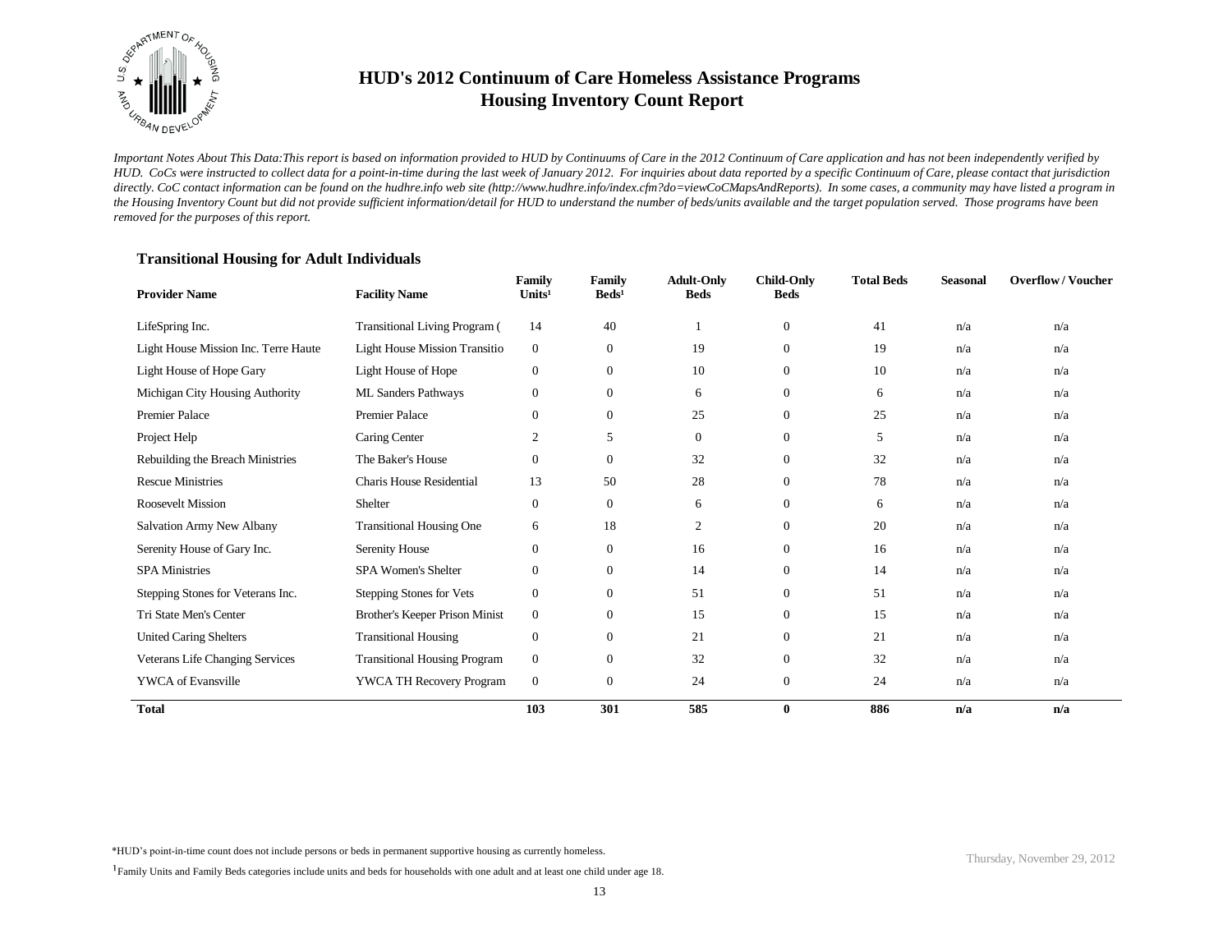

*Important Notes About This Data:This report is based on information provided to HUD by Continuums of Care in the 2012 Continuum of Care application and has not been independently verified by HUD. CoCs were instructed to collect data for a point-in-time during the last week of January 2012. For inquiries about data reported by a specific Continuum of Care, please contact that jurisdiction*  directly. CoC contact information can be found on the hudhre.info web site (http://www.hudhre.info/index.cfm?do=viewCoCMapsAndReports). In some cases, a community may have listed a program in *the Housing Inventory Count but did not provide sufficient information/detail for HUD to understand the number of beds/units available and the target population served. Those programs have been removed for the purposes of this report.*

### **Transitional Housing for Youth (Under 18 yrs.)**

| <b>Provider Name</b>      | <b>Facility Name</b>   | Family<br>Units <sup>1</sup> | Family<br>$\text{Beds}^1$ | <b>Adult-Only</b><br><b>Beds</b> | <b>Child-Only</b><br><b>Beds</b> | <b>Total Beds</b> | Seasonal | <b>Overflow/Voucher</b> |
|---------------------------|------------------------|------------------------------|---------------------------|----------------------------------|----------------------------------|-------------------|----------|-------------------------|
| <b>Families by Choice</b> | Timothy's House        |                              |                           |                                  |                                  |                   | n/a      | n/a                     |
| Stepping Stones Inc.      | <b>Stepping Stones</b> |                              |                           |                                  |                                  |                   | n/a      | n/a                     |
| <b>Total</b>              |                        |                              |                           |                                  |                                  | 14                | n/a      | n/a                     |

### **HPRP - Rapid Rehousing for Mixed Populations**

| <b>Provider Name</b> | <b>Facility Name</b> | Family<br>Units <sup>1</sup> | Familv<br>$\text{Beds}^1$ | <b>Adult-Only</b><br><b>Beds</b> | <b>Child-Only</b><br><b>Beds</b> | <b>Total Beds</b> | Seasonal | <b>Overflow/Voucher</b> |
|----------------------|----------------------|------------------------------|---------------------------|----------------------------------|----------------------------------|-------------------|----------|-------------------------|
| Lake County          | Lake County HPRP     |                              | 16                        | 10                               |                                  | 26                | n/a      | n/a                     |
| <b>Total</b>         |                      |                              | 10                        | 10                               |                                  | 26                | n/a      | n/a                     |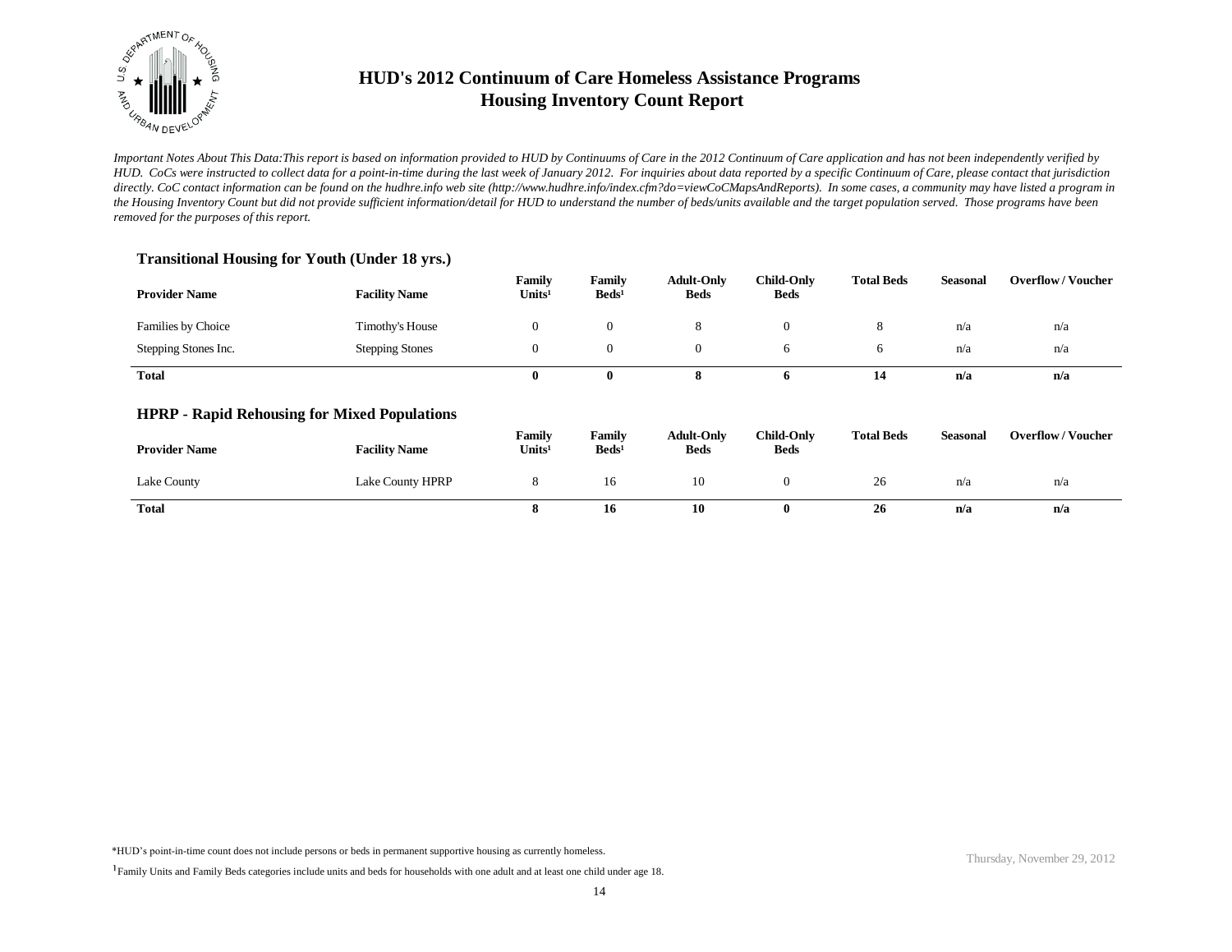

*Important Notes About This Data:This report is based on information provided to HUD by Continuums of Care in the 2012 Continuum of Care application and has not been independently verified by HUD. CoCs were instructed to collect data for a point-in-time during the last week of January 2012. For inquiries about data reported by a specific Continuum of Care, please contact that jurisdiction*  directly. CoC contact information can be found on the hudhre.info web site (http://www.hudhre.info/index.cfm?do=viewCoCMapsAndReports). In some cases, a community may have listed a program in *the Housing Inventory Count but did not provide sufficient information/detail for HUD to understand the number of beds/units available and the target population served. Those programs have been removed for the purposes of this report.*

### **HPRP - Rapid Rehousing for Adult Individuals**

| <b>Provider Name</b> | <b>Facility Name</b>           | Family<br>Units <sup>1</sup> | Family<br>$\text{Beds}^1$ | <b>Adult-Only</b><br><b>Beds</b> | <b>Child-Only</b><br><b>Beds</b> | <b>Total Beds</b> | <b>Seasonal</b> | <b>Overflow/Voucher</b> |
|----------------------|--------------------------------|------------------------------|---------------------------|----------------------------------|----------------------------------|-------------------|-----------------|-------------------------|
| City of Evansville   | <b>HPRP</b>                    | 35                           | 125                       | 30                               | $\boldsymbol{0}$                 | 155               | n/a             | n/a                     |
| City of Fort Wayne   | City of Fort Wayne HPRP        | 50                           | 143                       | 100                              | $\mathbf{0}$                     | 243               | n/a             | n/a                     |
| City of Gary         | City of Gary HPRP              | 18                           | 62                        | 10                               | $\mathbf{0}$                     | 72                | n/a             | n/a                     |
| City of Terre Haute  | City of Terre Haute HPRP       | 10                           | 30                        | 27                               | $\mathbf{0}$                     | 57                | n/a             | n/a                     |
| Region 1             | Housing Opportunities, Inc.    | 10                           | 51                        | 15                               | $\mathbf{0}$                     | 66                | n/a             | n/a                     |
| Region 10            | Centerstone, Inc.              | 25                           | 75                        | 10                               | $\mathbf{0}$                     | 85                | n/a             | n/a                     |
| Region 11            | Human Services, Inc.           | 35                           | 132                       | 10                               | $\boldsymbol{0}$                 | 142               | n/a             | n/a                     |
| Region 12            | Aurora, Inc.                   | 25                           | 122                       | 34                               | $\mathbf{0}$                     | 156               | n/a             | n/a                     |
| Region 13A           | Blue River Services, Inc.      | 20                           | 40                        | 13                               | $\boldsymbol{0}$                 | 53                | n/a             | n/a                     |
| Region 13B           | Community Mental Health Ce     | 20                           | 62                        | 20                               | $\mathbf{0}$                     | 82                | n/a             | n/a                     |
| Region 1A            | Continuum of Care of Northw    | 20                           | 48                        | 20                               | $\mathbf{0}$                     | 68                | n/a             | n/a                     |
| Region 2             | The Center for the Homeless, I | 10                           | 25                        | 26                               | $\mathbf{0}$                     | 51                | n/a             | n/a                     |
| Region 3             | Community Action of Northea    | 50                           | 94                        | 36                               | $\mathbf{0}$                     | 130               | n/a             | n/a                     |
| Region 4             | Area IV Agency on Aging, Inc.  | 8                            | 16                        | $\boldsymbol{0}$                 | $\mathbf{0}$                     | 16                | n/a             | n/a                     |
| Region 5             | Center Township of Howard C    | $\mathbf{0}$                 | $\boldsymbol{0}$          |                                  | $\mathbf{0}$                     | 1                 | n/a             | n/a                     |
| Region 6             | Bridges Community Services,    | 30                           | 85                        | 20                               | $\mathbf{0}$                     | 105               | n/a             | n/a                     |
| Region 8             | BehaviorCorp, Inc.             | 10                           | 20                        | 4                                | $\mathbf{0}$                     | 24                | n/a             | n/a                     |
| Region 8A            | City of Indianapolis           | 30                           | 65                        | 22                               | $\mathbf{0}$                     | 87                | n/a             | n/a                     |
| Region 9             | Dunn Mental Health Center, I   | 1                            | $\ensuremath{\mathsf{3}}$ | 5                                | $\mathbf{0}$                     | 8                 | n/a             | n/a                     |
| <b>Total</b>         |                                | 407                          | 1198                      | 403                              | $\bf{0}$                         | 1601              | n/a             | n/a                     |

\*HUD's point-in-time count does not include persons or beds in permanent supportive housing as currently homeless.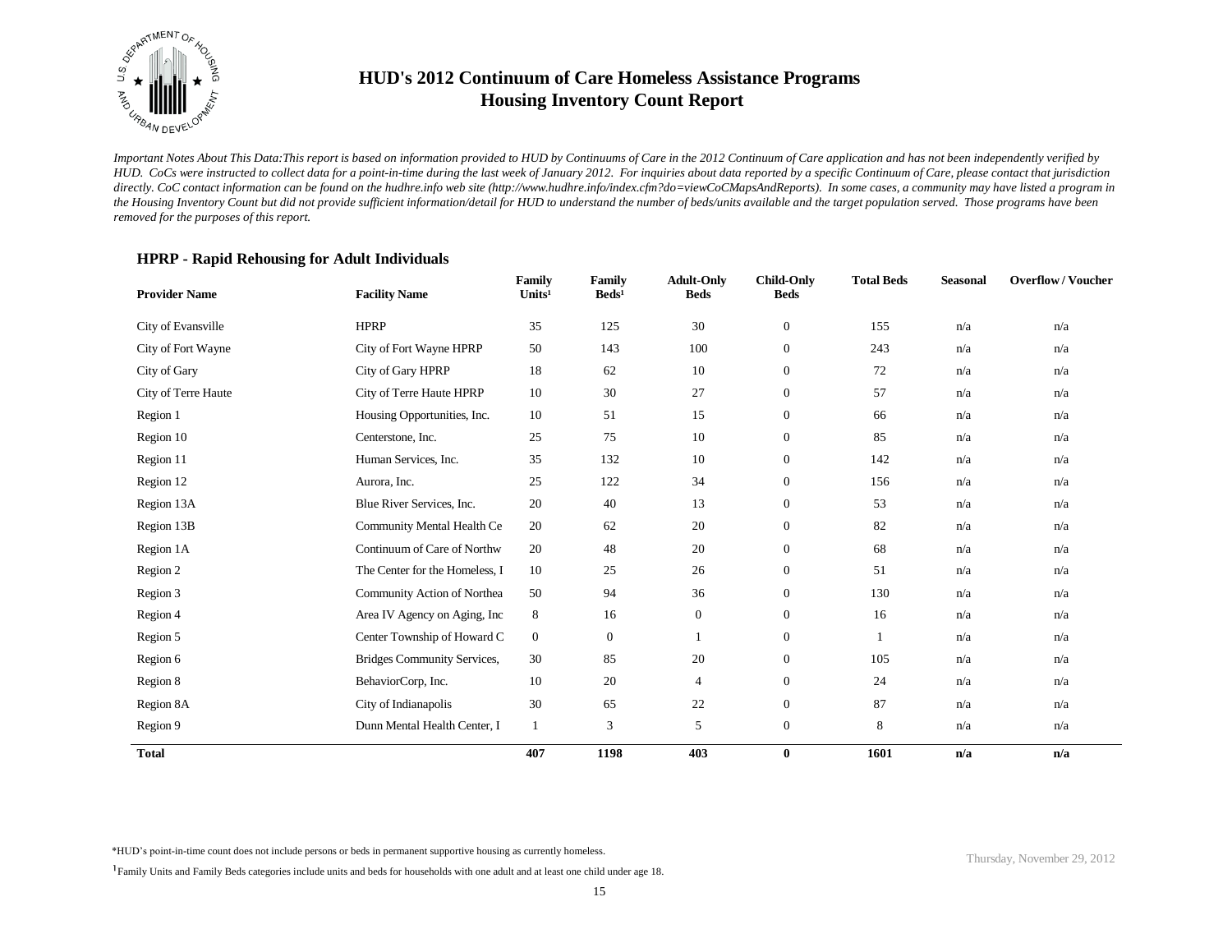

*Important Notes About This Data:This report is based on information provided to HUD by Continuums of Care in the 2012 Continuum of Care application and has not been independently verified by HUD. CoCs were instructed to collect data for a point-in-time during the last week of January 2012. For inquiries about data reported by a specific Continuum of Care, please contact that jurisdiction*  directly. CoC contact information can be found on the hudhre.info web site (http://www.hudhre.info/index.cfm?do=viewCoCMapsAndReports). In some cases, a community may have listed a program in *the Housing Inventory Count but did not provide sufficient information/detail for HUD to understand the number of beds/units available and the target population served. Those programs have been removed for the purposes of this report.*

### Permanent Supportive Housing for Families<sup>1</sup>

| <b>Provider Name</b>  | <b>Facility Name</b>                                      | Family<br>Units <sup>1</sup> | Family<br>$\text{Beds}^1$ | <b>Adult-Only</b><br><b>Beds</b> | <b>Child-Only</b><br><b>Beds</b> | <b>Total Beds</b> | <b>Seasonal</b> | <b>Overflow/Voucher</b> |
|-----------------------|-----------------------------------------------------------|------------------------------|---------------------------|----------------------------------|----------------------------------|-------------------|-----------------|-------------------------|
| Genesis Outreach Inc. | Promising Partnerships                                    | 15                           | 63                        | $\overline{0}$                   | $\mathbf{0}$                     | 63                | n/a             | n/a                     |
| <b>Total</b>          |                                                           | 15                           | 63                        | $\bf{0}$                         | $\bf{0}$                         | 63                | n/a             | n/a                     |
|                       | <b>Permanent Supportive Housing for Mixed Populations</b> |                              |                           |                                  |                                  |                   |                 |                         |
| <b>Provider Name</b>  | <b>Facility Name</b>                                      | Family<br>Units <sup>1</sup> | Family<br>$\text{Beds}^1$ | <b>Adult-Only</b><br><b>Beds</b> | <b>Child-Only</b><br><b>Beds</b> | <b>Total Beds</b> | <b>Seasonal</b> | <b>Overflow/Voucher</b> |
| Hope House            | <b>Hannah House</b>                                       |                              | 3                         | 3                                | $\mathbf{0}$                     | 6                 | n/a             | n/a                     |
| Porter Starke CMHC    | Porter Starke SPC                                         | 4                            | 9                         | 9                                | $\theta$                         | 18                | n/a             | n/a                     |
| <b>Total</b>          |                                                           | 5                            | 12                        | 12                               | $\bf{0}$                         | 24                | n/a             | n/a                     |

<sup>&</sup>lt;sup>1</sup>Family Units and Family Beds categories include units and beds for households with one adult and at least one child under age 18.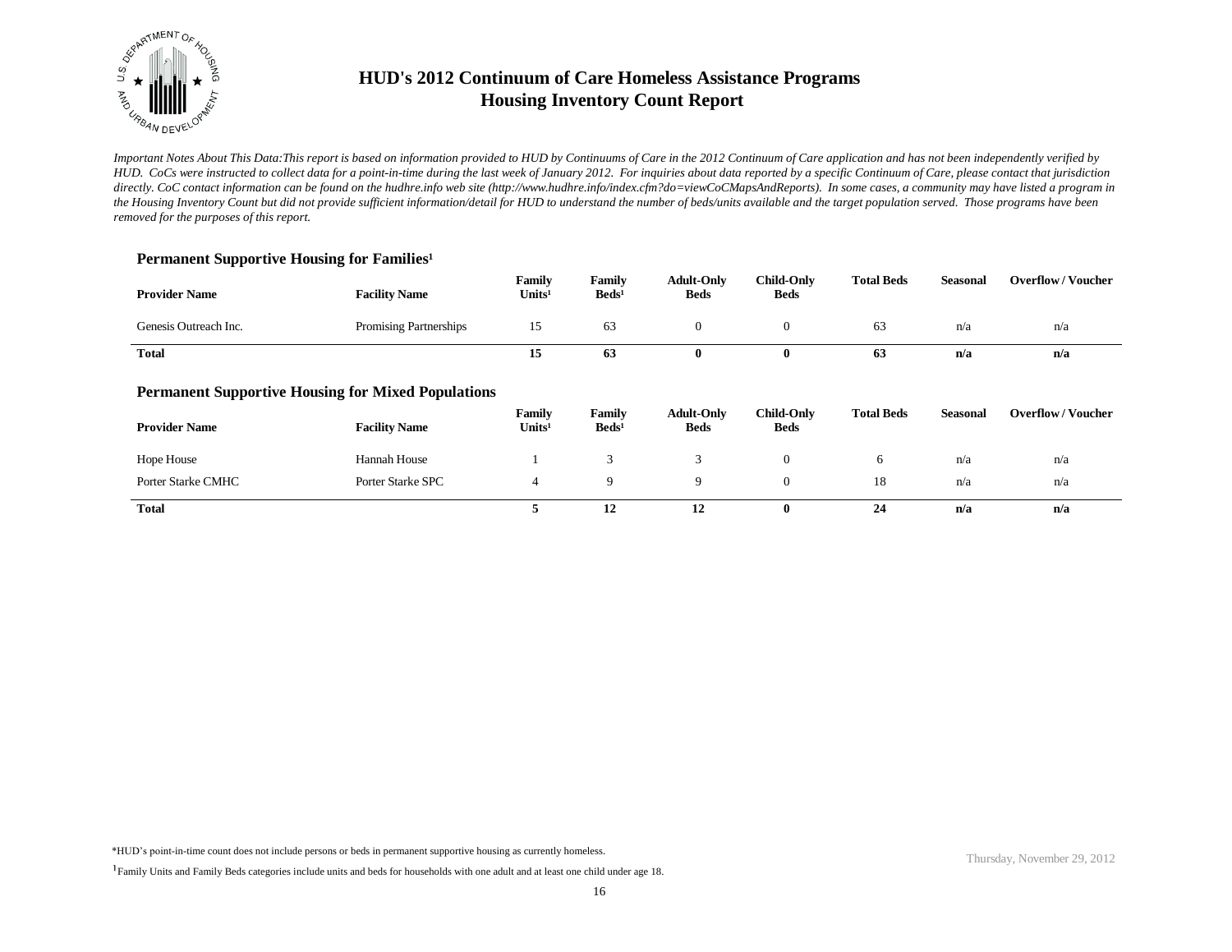

*Important Notes About This Data:This report is based on information provided to HUD by Continuums of Care in the 2012 Continuum of Care application and has not been independently verified by HUD. CoCs were instructed to collect data for a point-in-time during the last week of January 2012. For inquiries about data reported by a specific Continuum of Care, please contact that jurisdiction*  directly. CoC contact information can be found on the hudhre.info web site (http://www.hudhre.info/index.cfm?do=viewCoCMapsAndReports). In some cases, a community may have listed a program in *the Housing Inventory Count but did not provide sufficient information/detail for HUD to understand the number of beds/units available and the target population served. Those programs have been removed for the purposes of this report.*

| <b>Provider Name</b>                     | <b>Facility Name</b>                 | Family<br>Units <sup>1</sup> | Family<br>$\text{Beds}^1$ | <b>Adult-Only</b><br><b>Beds</b> | <b>Child-Only</b><br><b>Beds</b> | <b>Total Beds</b> | <b>Seasonal</b> | <b>Overflow/Voucher</b> |
|------------------------------------------|--------------------------------------|------------------------------|---------------------------|----------------------------------|----------------------------------|-------------------|-----------------|-------------------------|
| <b>AIDS</b> Ministries                   | <b>Elkhart Permanent Housing</b>     | 2                            | 6                         | 4                                | $\mathbf{0}$                     | 10                | n/a             | n/a                     |
| Aliveness Project                        | Aliveness Project of Northwest       | $\mathbf{0}$                 | $\mathbf{0}$              | 35                               | $\boldsymbol{0}$                 | 35                | n/a             | n/a                     |
| Aspire Indiana, Inc.                     | Main Stream I                        | 3                            | 6                         | 10                               | $\mathbf{0}$                     | 16                | n/a             | n/a                     |
| Aspire Indiana, Inc.                     | Main Stream II                       | 2                            | 5                         | 6                                | $\mathbf{0}$                     | 11                | n/a             | n/a                     |
| Aurora                                   | <b>Evansville Partners S</b>         | $\boldsymbol{0}$             | $\mathbf{0}$              | 20                               | $\mathbf{0}$                     | 20                | n/a             | n/a                     |
| <b>Bloomington Hospital</b>              | <b>Bloomington Hospital Positive</b> | 3                            | 11                        | 5                                | $\mathbf{0}$                     | 16                | n/a             | n/a                     |
| Catholic Charities Diocese of Gary       | Pathways First SPC                   | 10                           | 30                        | 40                               | $\mathbf{0}$                     | 70                | n/a             | n/a                     |
| <b>Cedars HOPE</b>                       | Cedars I                             | $\overline{0}$               | $\boldsymbol{0}$          | 8                                | $\mathbf{0}$                     | 8                 | n/a             | n/a                     |
| <b>Cedars HOPE</b>                       | Cedars II                            | $\overline{0}$               | $\boldsymbol{0}$          | 5                                | $\mathbf{0}$                     | 5                 | n/a             | n/a                     |
| Center for Behavioral Health Bloomington | <b>Grant Street House</b>            | $\theta$                     | $\boldsymbol{0}$          | 12                               | $\mathbf{0}$                     | 12                | n/a             | n/a                     |
| Center for Behavioral Health Bloomington | Martinsville Plaza Apartments        | $\mathbf{0}$                 | $\mathbf{0}$              | 9                                | $\overline{0}$                   | 9                 | n/a             | n/a                     |
| Centerstone                              | Dunn Deal S                          | $\boldsymbol{0}$             | $\boldsymbol{0}$          | 17                               | $\mathbf{0}$                     | 17                | n/a             | n/a                     |
| Centerstone                              | <b>Bloomington Shelter Plus Care</b> | $\mathbf{0}$                 | $\mathbf{0}$              | 10                               | $\mathbf{0}$                     | 10                | n/a             | n/a                     |
| City of Bloomington                      | VASH - Bloomington Housing           | 10                           | 30                        | 25                               | $\mathbf{0}$                     | 55                | n/a             | n/a                     |
| City of Fort Wayne                       | Fort Wayne Housing Authorit          | $\mathbf{0}$                 | $\mathbf{0}$              | 77                               | $\mathbf{0}$                     | 77                | n/a             | n/a                     |
| City of Marion                           | Marion Housing Authority             | $\mathbf{1}$                 | 3                         | 32                               | $\mathbf{0}$                     | 35                | n/a             | n/a                     |
| <b>CMHC</b> Inc                          | Lawrenceburg - Center Street         | $\boldsymbol{0}$             | $\mathbf{0}$              | 3                                | $\overline{0}$                   | 3                 | n/a             | n/a                     |
| CMHC Inc                                 | Vevay - 503 Pearl St.                | $\mathbf{0}$                 | $\boldsymbol{0}$          | 8                                | $\overline{0}$                   | 8                 | n/a             | n/a                     |
| <b>CMHC</b> Inc                          | Lawrenceburg SPC                     | 6                            | 12                        | 22                               | $\overline{0}$                   | 34                | n/a             | n/a                     |
| CMHC Inc                                 | Lawrenceburg - Ludlow Apts           | $\boldsymbol{0}$             | $\boldsymbol{0}$          | 1                                | $\boldsymbol{0}$                 |                   | n/a             | n/a                     |
| CMHC Inc                                 | Vevay II Pearl Street HUd            | $\boldsymbol{0}$             | $\mathbf{0}$              | $\overline{4}$                   | $\overline{0}$                   | 4                 | n/a             | n/a                     |
| CMHC Inc                                 | Lawrenceburg - Center Street         | $\boldsymbol{0}$             | $\boldsymbol{0}$          | 8                                | $\mathbf{0}$                     | 8                 | n/a             | n/a                     |
| <b>CMHC</b> Inc                          | Lawrenceburg - Ludlow Apts           | $\mathbf{0}$                 | $\overline{0}$            | 8                                | $\Omega$                         | 8                 | n/a             | n/a                     |

### **Permanent Supportive Housing for Adult Individuals**

\*HUD's point-in-time count does not include persons or beds in permanent supportive housing as currently homeless.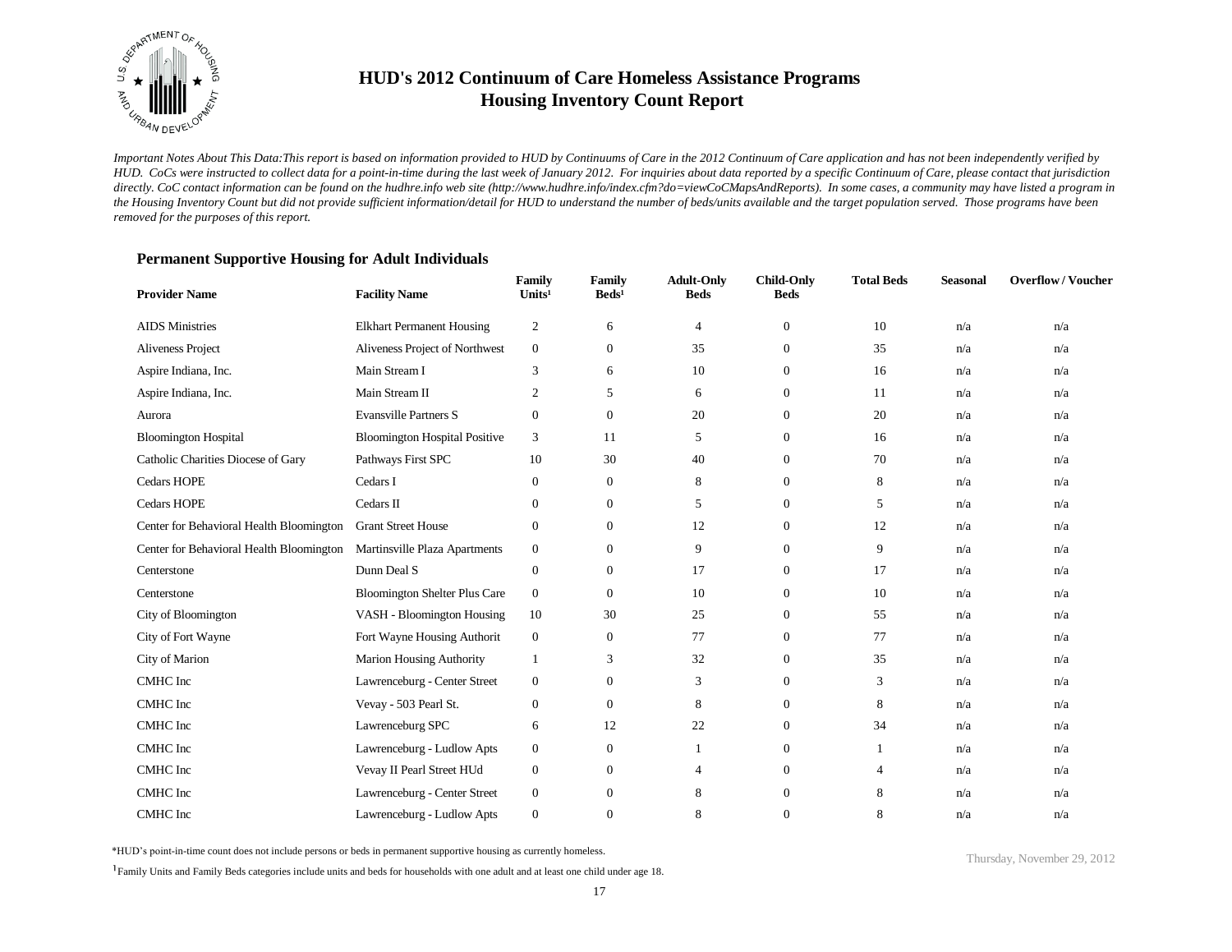

*Important Notes About This Data:This report is based on information provided to HUD by Continuums of Care in the 2012 Continuum of Care application and has not been independently verified by HUD. CoCs were instructed to collect data for a point-in-time during the last week of January 2012. For inquiries about data reported by a specific Continuum of Care, please contact that jurisdiction*  directly. CoC contact information can be found on the hudhre.info web site (http://www.hudhre.info/index.cfm?do=viewCoCMapsAndReports). In some cases, a community may have listed a program in *the Housing Inventory Count but did not provide sufficient information/detail for HUD to understand the number of beds/units available and the target population served. Those programs have been removed for the purposes of this report.*

### **Permanent Supportive Housing for Adult Individuals**

| <b>Provider Name</b>                                               | <b>Facility Name</b>           | Family<br>Units <sup>1</sup> | Family<br>$\text{Beds}^1$ | <b>Adult-Only</b><br><b>Beds</b> | <b>Child-Only</b><br><b>Beds</b> | <b>Total Beds</b> | Seasonal | <b>Overflow/Voucher</b> |
|--------------------------------------------------------------------|--------------------------------|------------------------------|---------------------------|----------------------------------|----------------------------------|-------------------|----------|-------------------------|
| CMHC Inc                                                           | Lawrenceburg - 513 Pearl Non   | $\mathbf{0}$                 | $\boldsymbol{0}$          | 3                                | $\theta$                         | 3                 | n/a      | n/a                     |
| CMHC Inc                                                           | Lawrenceburg - Batesville PH   | $\boldsymbol{0}$             | $\boldsymbol{0}$          | 10                               | $\mathbf{0}$                     | 10                | n/a      | n/a                     |
| CMHC Inc                                                           | Lawrenceburg - Batesville SP   | $\mathbf{0}$                 | $\mathbf{0}$              | 10                               | $\Omega$                         | 10                | n/a      | n/a                     |
| Community Action of Northeast Indiana (C Indiana Shelter Plus Care |                                | 10                           | 30                        | 30                               | $\mathbf{0}$                     | 60                | n/a      | n/a                     |
| <b>ECHO Housing Corporation</b>                                    | Aurora New Start leasing       | 10                           | 30                        | 10                               | $\mathbf{0}$                     | 40                | n/a      | n/a                     |
| <b>ECHO Housing Corporation</b>                                    | Lucas Place II                 | $\mathbf{0}$                 | $\mathbf{0}$              | 27                               | $\mathbf{0}$                     | 27                | n/a      | n/a                     |
| <b>Edgewater Systems for Balanced Living</b>                       | Midtown/SS Commons             | $\theta$                     | $\mathbf{0}$              | 37                               | $\mathbf{0}$                     | 37                | n/a      | n/a                     |
| <b>Edgewater Systems for Balanced Living</b>                       | Phoenix Apartments             | $\mathbf{0}$                 | $\mathbf{0}$              | 30                               | $\mathbf{0}$                     | 30                | n/a      | n/a                     |
| <b>Edgewater Systems for Balanced Living</b>                       | <b>SPC</b>                     | 12                           | 32                        | 8                                | $\mathbf{0}$                     | 40                | n/a      | n/a                     |
| Housing Opportunities Inc.                                         | Tulip                          | 6                            | 18                        | $\boldsymbol{2}$                 | $\mathbf{0}$                     | 20                | n/a      | n/a                     |
| Housing Opportunities Inc.                                         | Permanent Housing 4            | 4                            | 12                        | $\overline{c}$                   | $\mathbf{0}$                     | 14                | n/a      | n/a                     |
| Housing Opportunities Inc.                                         | Perm 5                         | $\overline{4}$               | 8                         | 26                               | $\mathbf{0}$                     | 34                | n/a      | n/a                     |
| Housing Opportunities Inc.                                         | Dixie/Creekview                | 6                            | 18                        | 2                                | $\mathbf{0}$                     | 20                | n/a      | n/a                     |
| Housing Opportunities Inc.                                         | Creekview                      | 6                            | 18                        | $\overline{c}$                   | $\mathbf{0}$                     | 20                | n/a      | n/a                     |
| <b>IHCDA</b>                                                       | City of South Bend, City of Go | $\mathbf{0}$                 | $\boldsymbol{0}$          | 24                               | $\mathbf{0}$                     | 24                | n/a      | n/a                     |
| <b>IHCDA</b>                                                       | City of South Bend, City of Go | -1                           | $\overline{c}$            | 24                               | $\mathbf{0}$                     | 26                | n/a      | n/a                     |
| Indiana S <sub>II</sub>                                            | Indiana S <sub>II</sub>        | 23                           | 102                       | 42                               | $\mathbf{0}$                     | 144               | n/a      | n/a                     |
| Indiana S III                                                      | City of Lafayette              | $\mathbf{0}$                 | $\mathbf{0}$              | 20                               | $\mathbf{0}$                     | 20                | n/a      | n/a                     |
| Indiana S III                                                      | Howard Regional Behavioral     | $\mathbf{0}$                 | $\mathbf{0}$              | 15                               | $\mathbf{0}$                     | 15                | n/a      | n/a                     |
| Indiana S III                                                      | <b>Meridian Services</b>       | $\mathbf{0}$                 | $\mathbf{0}$              | 10                               | $\mathbf{0}$                     | 10                | n/a      | n/a                     |
| Martha's House Inc.                                                | Permanent Supportive Housin    | $\overline{4}$               | 8                         | 11                               | $\boldsymbol{0}$                 | 19                | n/a      | n/a                     |
| Mental Health America of Tippecanoe Cou                            | Supportive Housing             | $\mathbf{0}$                 | $\mathbf{0}$              | 8                                | $\mathbf{0}$                     | 8                 | n/a      | n/a                     |
| Mental Health America of Vigo County                               | <b>YOUnity Housing</b>         | $\theta$                     | $\overline{0}$            | 10                               | $\Omega$                         | 10                | n/a      | n/a                     |

\*HUD's point-in-time count does not include persons or beds in permanent supportive housing as currently homeless.